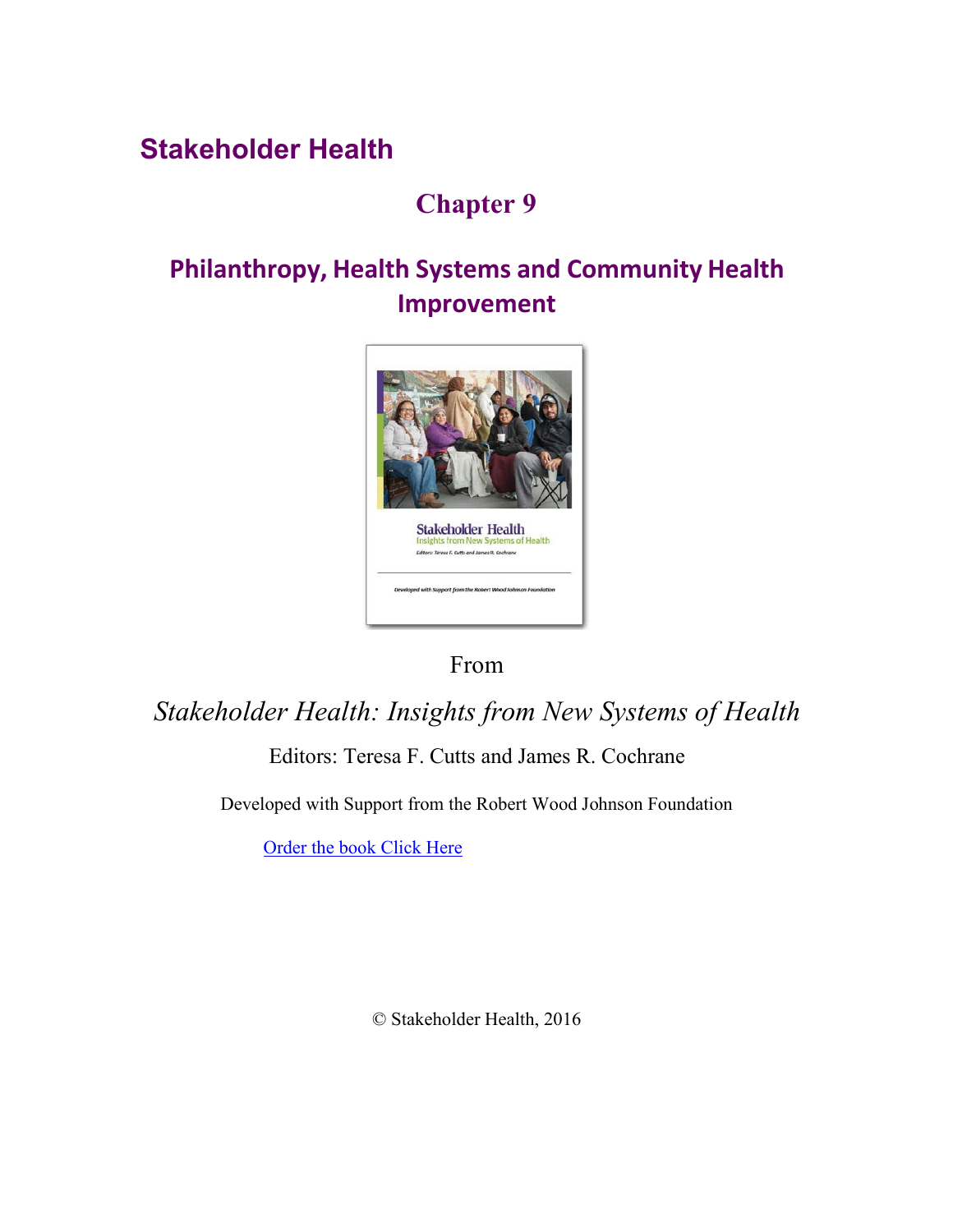# **CHAPTER 9 Philanthropy, Health Systems and Community Health Improvement**

*Doug Easterling, Allen Smart and Laura McDuffee*

### **Introduction**

Our Stakeholder Health "movement" is intentionally disruptive. It calls for hospitals and health care systems to re-imagine their role in advancing health. Rather than diagnosing and treating patients one at a time, healthcare organizations are being challenged to intervene in ways that maintain and improve the health of entire populations.

This new way of doing business requires an expanded perspective—seeing the whole person full of complexities, challenges and assets, rather than honing in on a particularillness, chronic condition, injury or set of symptoms. Likewise, Stakeholder Health redirects our sight upstream—moving from the immediate proximal causes of mortality and morbidity to the more fundamental social and economic determinants that either undermine or enhance health.

By acknowledging the broad and complex range of factors that determine health, one necessarily must accept the limited scope of influence of any single institution or sector, including health care. Stakeholder Health (HSLG, 2013, p. 14) thus counsels hospitals and healthcare organizationsthat they "do not need to carry the freight of solving complex social issues on their own. [Instead] they can strategically align their resources and efforts with those of others who specialize in [housing, transportation, education, agriculture, public health, economic development and business]" (HSLG, 2013, p. 14). Cross-sector partnering is a core element of the "accountable communities for health" (ACH) concept, which calls for healthcare organizations to enter into coalitions with others from public health, education, business, social services, faith and the larger community (Hacker & Walker, 2013; Tipirneni, Vickery & Ehlinger, 2015).

Stakeholder Health defines a path whereby hospitals can work respectfully and synergistically with various partners who influence health, ranging from small churches and neighborhood associations to established institutions in the governmental, private and nonprofit sectors. Cross-sector partnering is similarly a core element of the "accountable communities for health" (ACH) concept, which calls for healthcare organizationsto enter into coalitions with others from public health, education, business, social services, faith and the larger community (Hacker & Walker, 2013; Tipirneni, Vickery & Ehlinger, 2015).

Foundations are a natural partner for us, and in fact have a few distinct advantages over hospitals when it comes to our line of work. For example, foundationsinherently seek to advance the health and wellbeing of populations rather than individual patients, clients or customers. Their accountability is typically linked to improving the lives of people rather than achieving targets for revenue or profit. Perhaps even more importantly for the purposes of Stakeholder Health, foundations have a broader scope of influence over the determinants of health than do health care organizations. They have close working relationships with nonprofit organizations and government agencies in many different sectors who operate on the full range of factors that influence health (e.g., public health, mental health, social services, housing, schools, child development). And they bring a wealth of assets that extend well beyond their bank accounts and investment portfolios.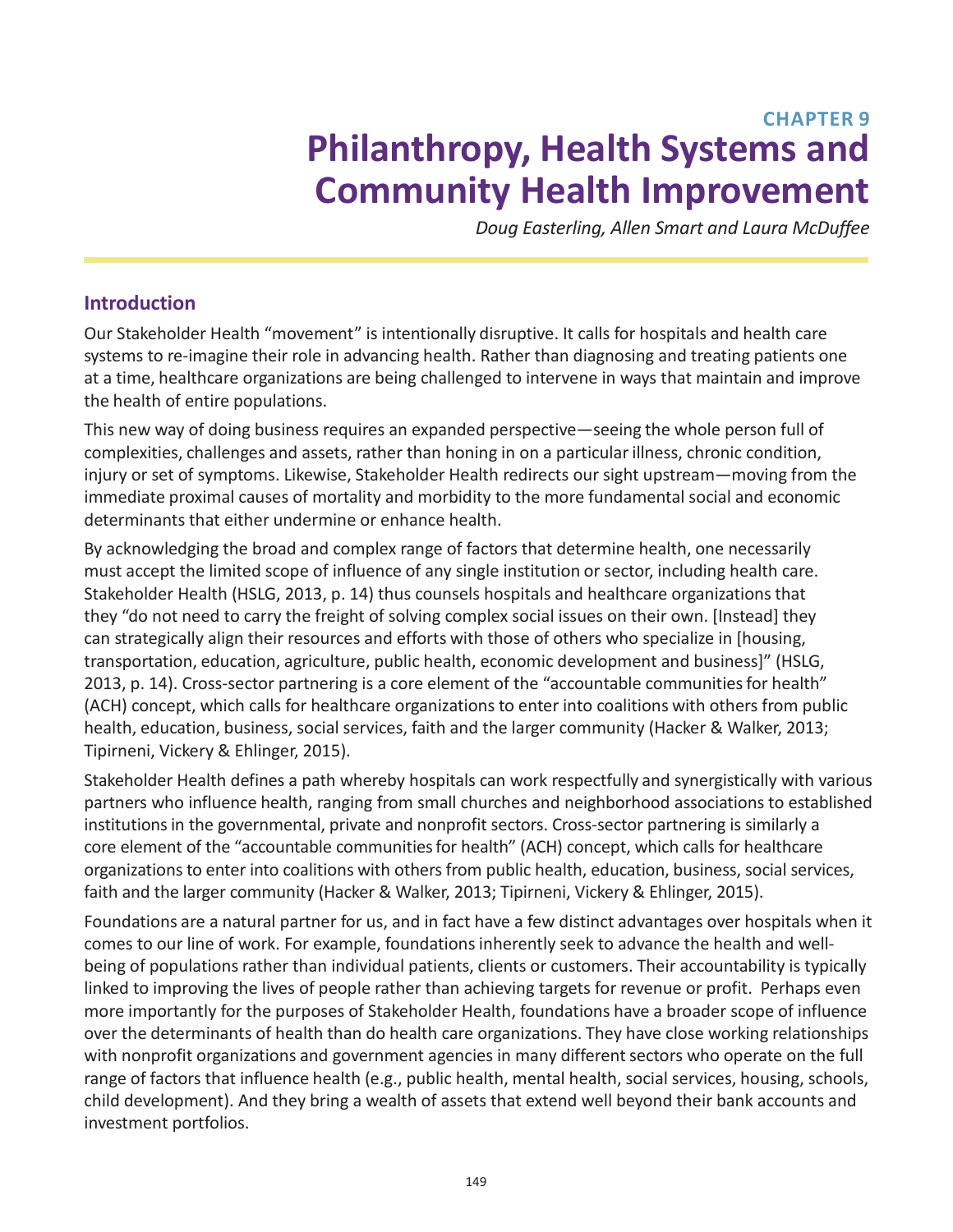Here we describe how foundations can be brought into the work of Stakeholder Health, especially in ways that go beyond providing financial support for projects and programs. Foundations have shown that they have the means and the skills to convene actors from throughout a community, to publicize issues with institutional leaders and the broader public, to advocate for policies and other systems-level remedies, to inject innovative ideas into the development of community-health strategies, and to build the capacity of the people and the organizations that need to be engaged in the work. Hospitals have much to gain and to learn through partnering with foundations. On the flip side, foundations can come closer to their goals by forging stronger and more strategic alliances with hospitals, something that many foundations have been reluctant to do. In fact, there are significant historical tensions between hospitals and foundations, a critical aspect that we will deal with later.

## **The Foundation Landscape**

Before probing how hospitals can work productively with foundations, it is useful to present a few fundamentals on how foundations are structured and how they go about their work. At the most general level, a foundation is an organization that disburses money for activities that the Internal Revenue Service regards as "charitable."

When the topic of philanthropy arises, one typically thinks of high-profile national foundations with billions of dollars in assets, such as the Bill and Melinda Gates, Ford, the Rockefeller, Robert Wood Johnson, and William K. Kellogg Foundations. However, foundations come in all shapes and sizes. Some are highly visible (for example, those that sponsor National Public Radio) while others can be found only by searching a philanthropic database. Some foundations make grants throughout the world while others focus on a particular state or community. A typical grant in some foundations is well over \$100,000 while in others it is under \$10,000. Some have a large staff with specialized expertise while others have a barebones administrative structure. Some have highly defined funding interests while others are more open and responsive to ideas that come from outside.

Foundations also vary in their organizational structure and legal status. "Grantmaking foundations" disburse charitable funds to nonprofit organizations and government entities, while "operating foundations" carry out charitable work themselves. Among grantmaking foundations, some draw from an endowment (often established through a bequest or an estate), while others raise the money they give away. From the standpoint of the Internal Revenue Service, the former are "private foundations" while the latter are "public charities." Federal tax law requires that private foundations spend at least 5% of their assets each year on charitable expenses (which includes not only grants made to nonprofits but also the foundation's own administrative costs). Public charities are not subject to the same requirement but in practice most of these foundations give away at least 5% of their assets each year. However, since fundraising foundations rely more on ongoing donations than on endowments, this statistic is less meaningful.

All this to say, when imagining how foundations can support the work of Stakeholder Health, it is useful to think in terms of specific types of foundations rather than the whole sector (see sidebar, on the most prominent types of foundations, *Taxonomy of Grantmaking Foundations*, which is intended to assist in navigating an admittedly complicated landscape).

Two specific types of foundations are particularly relevant to Stakeholder Health: hospital foundations and health conversion foundations. Each has an intimate linkage to health care organizations, but they have very different lineages, purposes and lines of accountability.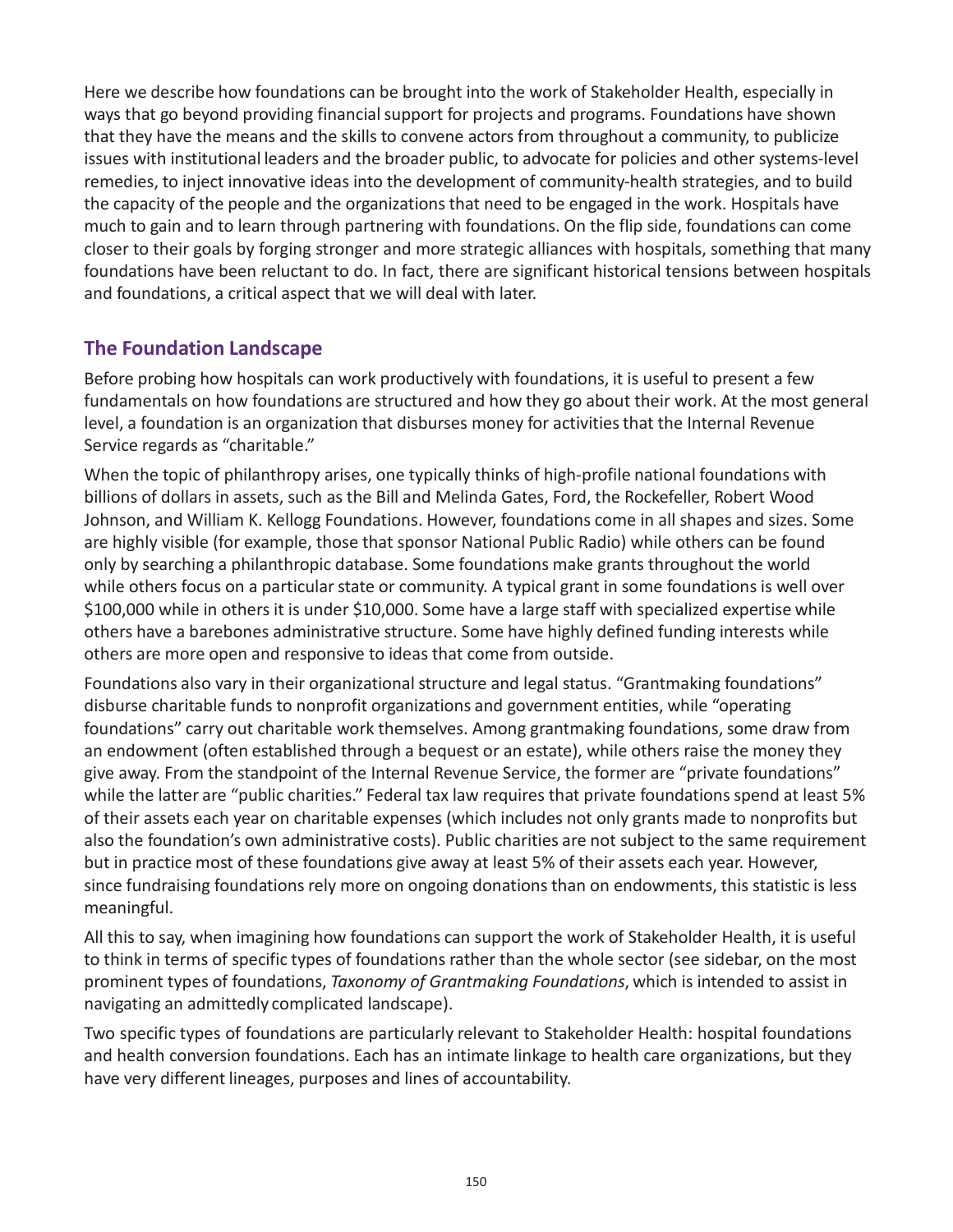### **TAXONOMY OF GRANTMAKING FOUNDATIONS**

- **Family foundations** are endowed by <sup>a</sup> wealthy benefactor who defines the mission and funding priorities. Typically these are private foundations (because there is a single source for the charitable funds). As such they are required to pay out at least 5% of their assets each year for charitable purposes (which include grants and qualifying administrative expenses). Most but not all family foundations are designed to operate in perpetuity, based on the premise that investments will return more than 5% each year. Sometimes the founder sets up a board structure that keeps control over the foundation within the family, while other times the board will be made up of a mix of family and non- family members. The mix often changes over time. The Ford Foundation began as largely a family affair when Henry Ford died, but it became an independent entity that actually feuded with Henry Ford II in the 1970s (MacFarquhar, 2016). Some foundations are relatively closed when selecting grantees, while others have a more transparent and inclusive process.
- By definition, private foundations derive the majority of their assets from <sup>a</sup> single source, but this source is not always <sup>a</sup> wealthy individual or family. **Corporate foundations** are private foundations that disburse charitable funds on behalf of the parent corporation. This segment of philanthropy accounts for a major portion of the charitable dollars that are given in the U.S. each year. Much of this giving is directed toward charitable purposes (especially capital campaigns and sponsorships) within the communities where the parent corporation has offices. But an even greater amount is given by the "patient assistance foundations" that provide free or reduced-cost prescriptions to those without the means to pay. These patient assistance foundations are linked with different pharmaceutical firms. Eight of the ten most "generous" foundations (of any type) fall into this category. The patient assistance foundations associated with AbbVie, Bristol-Myers Squibb, Johnson & Johnson, Merck, Genentech, Pfizer, GlaxoSmithKline, and Lilly each reported over \$500 million in charitable giving in 2013 (Foundation Center, 2015).
- <sup>A</sup> foundation is classified as <sup>a</sup> "public charity" by the IRS if its funding comes from multiple contributors within the "general public," or alternatively, it is supported by a governmental unit or tax-exempt income. Most public charities spend those dollars on their own programming (i.e., the "nonprofit organizations" that we typically think of), but many of the biggest **public charities** are grantmaking organizations. The United Way organizations that raise and distribute dollars in most U.S. communities are a prominent example.
- **Community foundations** are one of the most important grantmaking organizations that fit within the public charity category. <sup>A</sup> community foundation raises funds from local donors and provides these donors with administrative, programmatic and investment services. Donors can either set up their own distinct funds, each of which has a particular funding priority, or contribute to the foundation's discretionary fund. Some of the community foundation's grantmaking is directed by individual donors, while some grants are awarded by the board of trustees taking into account the staff's recommendations. The boards of community foundations are usually comprised of community leaders representing different institutions and sectors.
- <sup>A</sup> **hospital foundation** raises funds from individuals and organizations, and then disburses those funds in support of a particular hospital. When that hospital is a nonprofit organization, the foundation if often set up as a unit of the hospital (technically referred to as "supporting organizations"). In contrast, for-profit hospitals often find it advantageous to establish a distinct organization that is recognized by the IRS as a public charity.
- **Health conversion foundations** (also called "health legacy foundations") are created when <sup>a</sup> nonprofit hospital, health care system or health plans is sold to a for-profit firm or converted into a for-profit entity. Federal tax law requires that the proceeds from the transaction remain within the nonprofit sphere and be used for comparable purposes (e.g., to improve the health status of the same population that was served by the entity that was sold or converted). Typically a new health foundation is created. It is a separate legal entity with its own mission and governance structure.
- Philanthropy also occurs through **trusts** that are managed by financial institutions. <sup>A</sup> trust is either set up by <sup>a</sup> living donor or established as a condition of the will when a donor dies. Rather than being governed by a board of trustees, the financial institution serves as the trustee and controls the disbursement of grants, investment decisions and the hiring of staff. One example of a trust that funds health projects is Kate B. Reynolds Charitable Trust in Winston-Salem, NC, which is a trust account of Wells Fargo. When the Kate B. Reynolds Charitable Trust was initially established (upon the death of Mrs. Reynolds), the will stipulated that there would be three trustees, two of Mrs. Reynolds' relatives and Wachovia Bank (which was then based in Winston-Salem), and that Wachovia would become the sole trustee upon the death of the two human trustees. Although the Trust does not have a governing board, the Trustee has convened two advisory boards which review and provide input on strategy and grantmaking.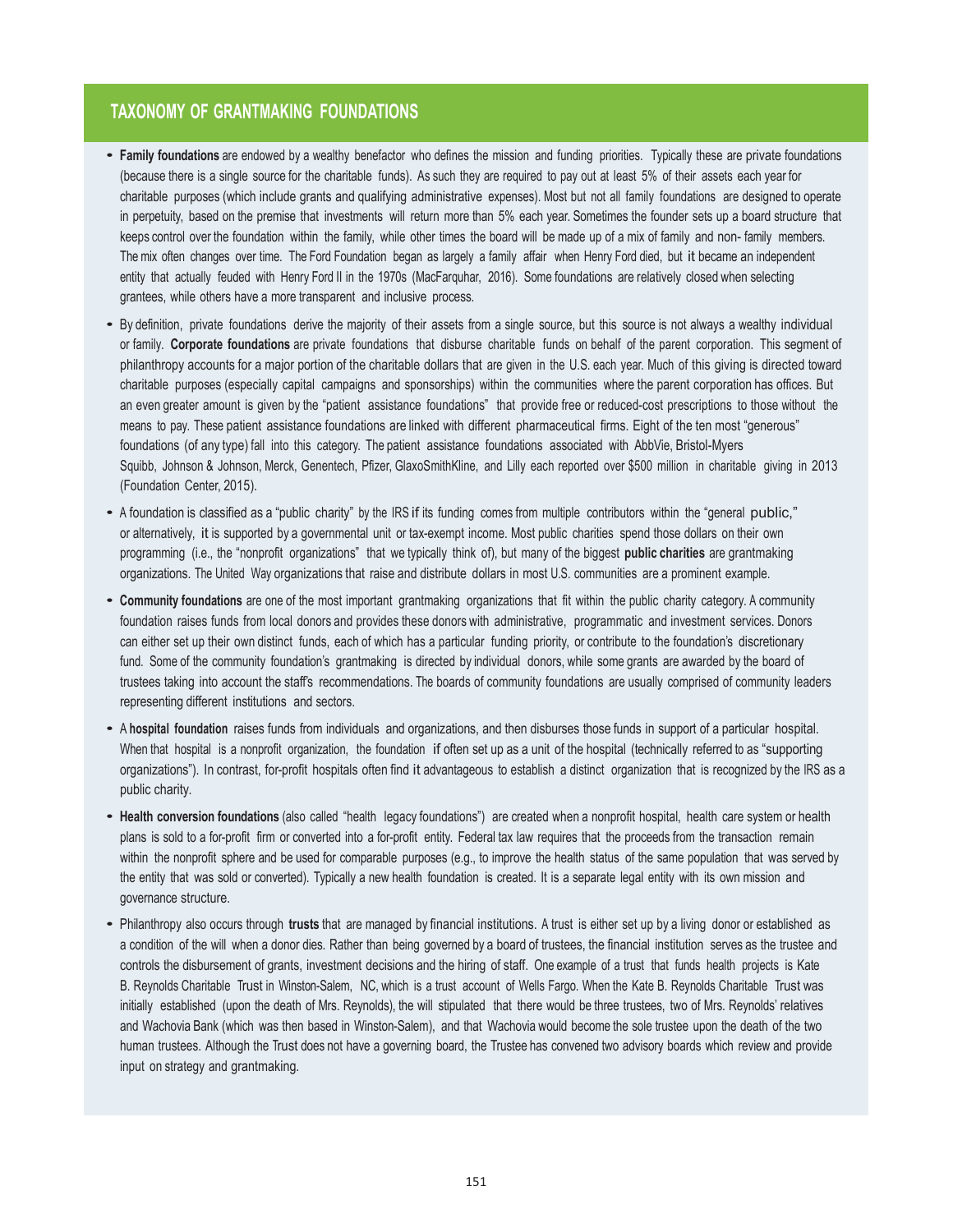- Many hospitals set up a foundation to raise funds from individuals and organizations. These **hospital foundations** channel charitable giving to projects aligned with the donors' interests and the hospital's strategic priorities, which might include an expansion of a facility, new equipment, patient support services or subsidies for medical care.
- **Health conversion foundations**(also called "health legacy foundations") are formed when a nonprofit hospital, health care system or health plan is either acquired by a for-profit firm or converted to for-profit status. The proceeds from these transactions are transferred into the endowment of a foundation that maintains the general mission of the entity which was sold (i.e., improving or advancing the health of the population served by the entity). These conversion foundations began emerging in the 1980s as for-profit corporations extended their market reach by acquiring non-profit hospitals, many of them affiliated with religious denominations. A second spate of foundations was formed in the 1990s, including large ones in California and other states through the conversion of Blue Cross Blue Shield plans from nonprofit to for-profit status. Another large cohort has come into existence over the past 5 years as the health care market has adjusted to the Affordable Care Act. The most recent census identified 306 conversion foundationsthat submitted their annual Form 990 to the IRS in 2010. Together they held a total of \$26.2 billion in assets (Niggel & Brandon, 2014). A more recent census is not available, but it is safe to say that at least another 100 have been established since 2010.

The assets of conversion foundations range from less than \$10 million (for foundations formed when small hospitals are acquired or closed), to more than \$3 billion (for foundations such as the California Endowment and the Colorado Health Foundation, formed when large systems or health plans are sold or converted). The largest conversion foundationstypically have a statewide focus, but the majority serve a particular community or sub-state region. Many of these locally oriented foundations award at least \$5 million per year in grants.

The most obvious philanthropic partners for Stakeholder Health systems will be the foundationsthat are affiliated with their collaborating hospital(s). But health conversion foundations may actually be more crucial to the work because, generally, they have more staff and a higher leadership profile in the community. And even non-health foundations, especially community foundations, can add value because they often fund work that addresses various social and economic issues that influence health.

The financial assets that foundations can bring to Stakeholder Health work are obviously valuable, especially because foundations often have a great deal of discretion in deciding how and where to invest their grant dollars. Yet, it is crucial to recognize that foundations are more than funders. They can bring many other resources and can take a variety of actionsthat enhance the effectiveness and impact of a Stakeholder Health initiative. To betterrecognize this strategic value, it is useful to take a deeper look at the business of philanthropy.

## **The Business of Philanthropy**

Most foundations disburse their charitable dollars through some sort of grantmaking process. The many different versions of grantmaking depend on a foundation's mission, strategy, size of staff, role of the board, philosophy and culture. The foundation might issue an open request for proposals or it might invite proposals from a small group of pre-screened organizations. It might specify particular types of work that are open for funding or alternatively leave it up to applicants to propose their preferred projects. Grants might support a specific project, the core operating expenses of the grantee organization, or the building of organizational capacity. Some foundationsfund the same organizations year after year, while others limit the duration of funding. Some want to invest in innovative project ideas while others are more conservative and focus on evidence-based programs. More generally, each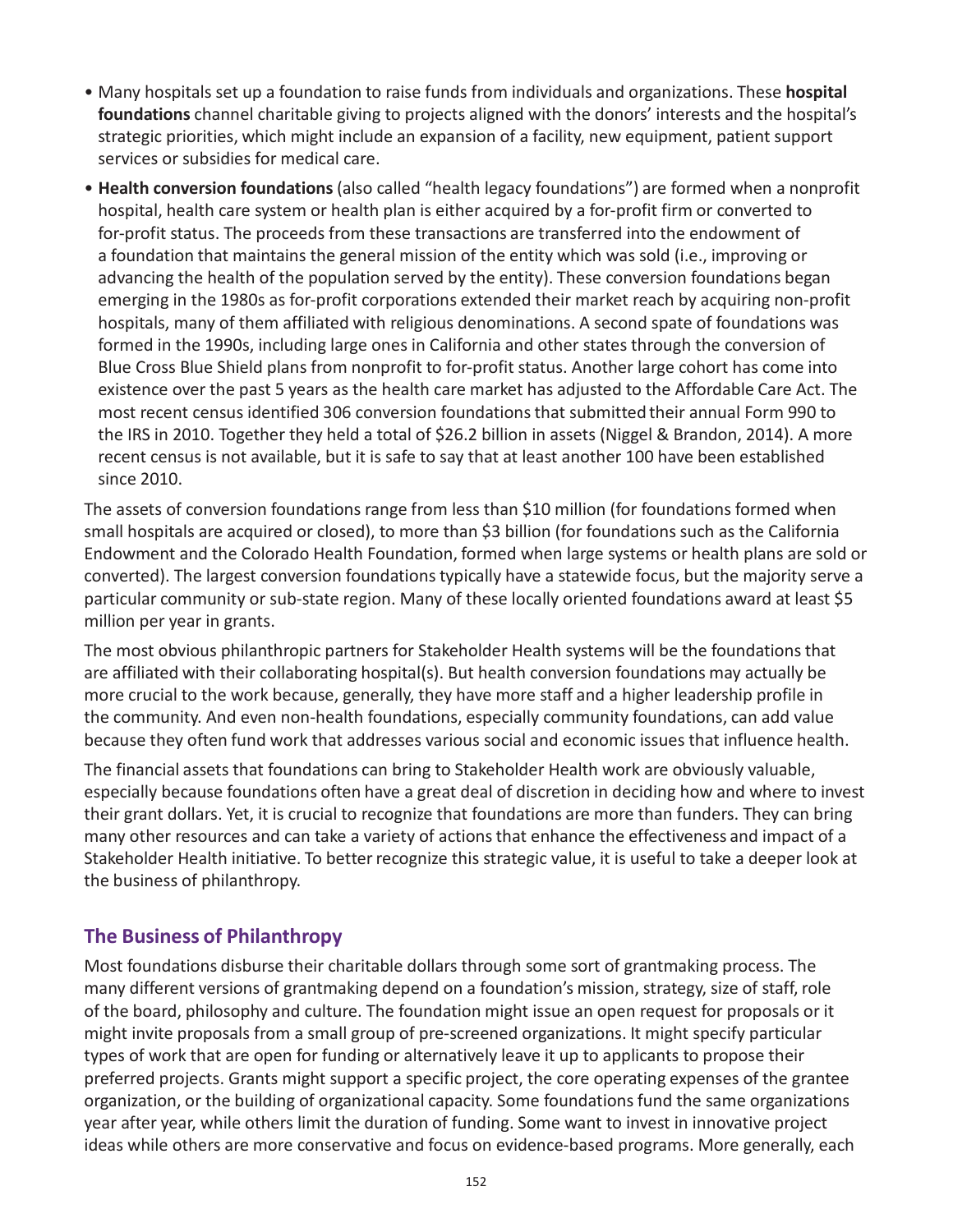foundation has its own interests, goals and philosophy about what constitutes a "good grant." As such, some foundations will have an affinity for the work of Stakeholder Health while others will regard this as someone else's work.

While grantmaking is the defining element of philanthropy, it is not necessarily the most powerful thing that foundations do. A growing number of foundations view their core business as **catalyzing change**, specifically, change that leads to the impacts referenced in the foundation's mission (e.g., improving health, reducing poverty, creating more vibrant communities, eradicating injustice or racism). They use a variety of strategies that extend well beyond grantmaking to stimulate change at the individual, organizational, community and societal levels. These include: increasing the capacity of nonprofit organizations and government agencies, encouraging these organizations to adopt more effective programs and strategies, establishing new organizations, building the leadership skills of established and emerging leaders, activating local residents and officials to take more initiative and to think more creatively, encouraging changes in public policy (either directly through advocacy or indirectly through policy research and awareness-raising), and leading communities through a process of soul-searching and transformation. Below we present examples of each of these "beyond-grantmaking" strategies.

### **BUILDING ORGANIZATIONAL CAPACITY**

Foundations rely on nonprofit organizations, government agencies and individual people to carry out the day-to-day work that is required to advance their mission, whether it is promoting health, improving educational outcomes, moving people out of poverty, strengthening families, building vibrant communities, creating a more just society, or something else equally as ambitious. This means that a foundation's ability to achieve its goals depends in large part on the capacity of the organizations who serve as its grantees.

National foundationstypically have access to a pool of well-established, highly functioning nonprofit organizations interested in carrying out work in line with the foundation's interests. In contrast, foundations operating in a particular community or region may find it much more challenging to find strong nonprofits that are ready to do the type of work that the foundation is interested in supporting. As such, many foundations have gone into the business of building the capacity of nonprofit organizations. This work provides the foundation with more effective partners, while at the same time strengthening the nonprofit sector in communities and regions where the foundation has decided it has an interest.

In a recent survey of foundations (restricted to those that have at least one paid staff position), Grantmakers for Effective Organizations(GEO) found that 77 percent are investing at least some resources in building organizational capacity among their grantees (GEO, 2015). These investments include grants with funding dedicated to training or hiring an organizational development consultant. Alternatively, foundations sometimes hire consulting firms directly and make their services available to a cohort of nonprofits within a community or region. In either case, the intent is to strengthen nonprofit organizations on factors such as program development, strategy, fundraising, communications, technology and evaluation.

The Health Foundation for Western and Central New York (HFWCNY), a health conversion foundation based in Buffalo, established a fairly elaborate capacity building program, GetSET (Success in Extraordinary Times) for health and human service organizationsin western New York (HFWCNY, 2015). The impetus for the program was the rapidly changing fiscal environment that is confronting service providers that depend on Medicaid and other government sources for revenue. GetSET uses a team-based approach to assist these organizations in strengthening their strategy, operations and structures. A self-assessment at the outset of the program provides the participating organizations with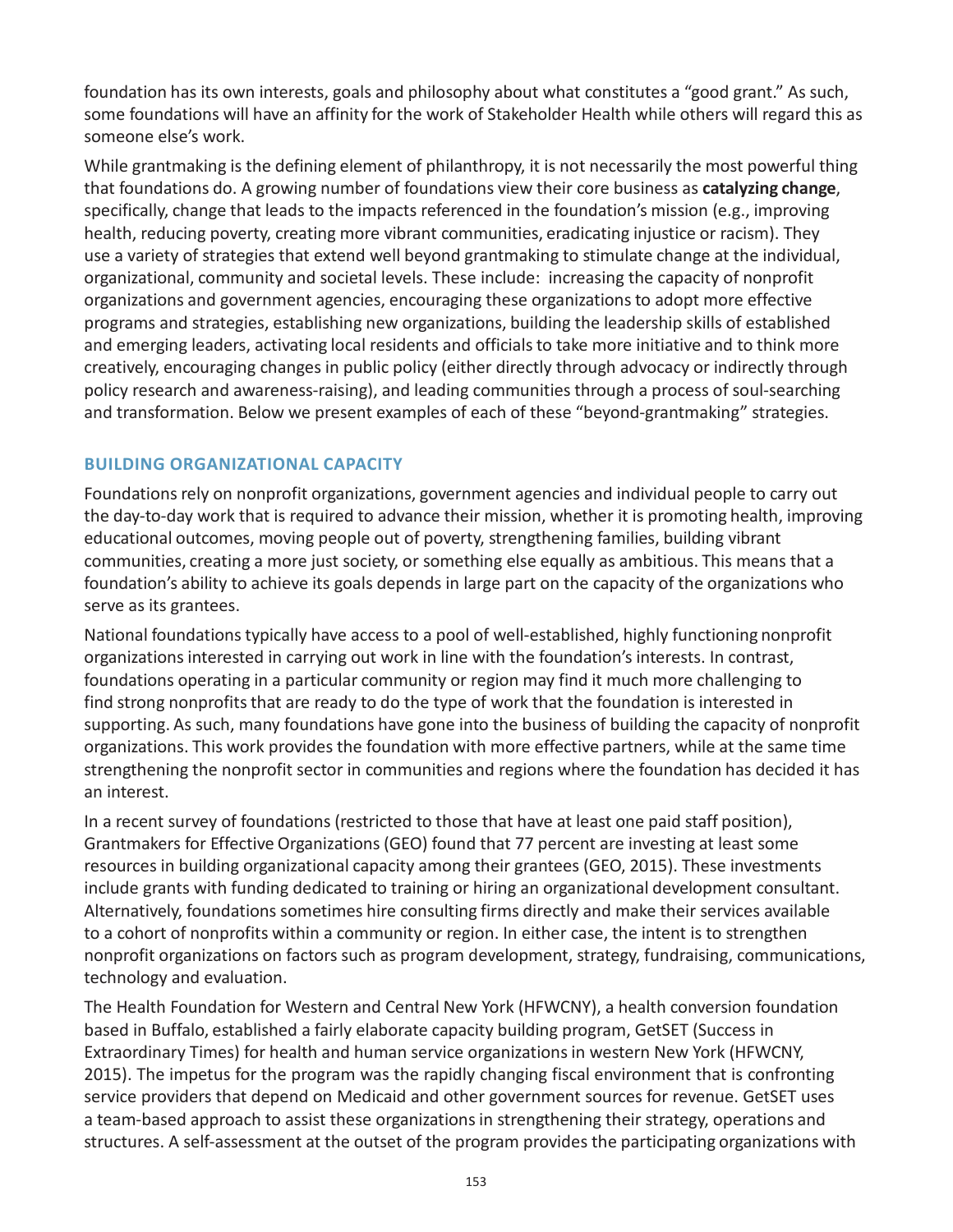information on how they are doing with regard to various core competencies. Each organization in the cohort formulates a capacity-building plan and then works on those issues through a process of training, consulting and peer learning. The foundation supports the training and consulting and also provides participating organizations with grants to help implement their organizational changes.

Some foundations have emphasized specific aspects of organizational capacity that they believe are lacking among their grantees and partner organizations. The REACH Health Foundation, a conversion foundation located in Merriman, Kansas, introduced a Cultural Competency Initiative in 2009 which provided health and human service organizations in the Kansas City region with individualized technical assistance to improve their services to uninsured and underserved populations. This assistance included organizational assessment, coaching, policy development and change management. Over time this program has evolved to emphasize peer learning and networking. More than 60 organizations now participate in the Cultural Competency Learning Community. Three other health funders in the region have partnered with REACH to provide additional financial support and in order to spread the program to more organizations and more communities(REACH, 2015).

### **ESTABLISHING NEW ORGANIZATIONS**

As a foundation scans the nonprofit landscape looking for potential grantees and partners, it may find that there are gaps not only in capacity but also in mission. It may have a clear and informed strategy for achieving a particular improvement in health or quality of life, but this approach runs the risk of encouraging the organization to diverge from its mission and goals. One option is to draw a local organization into new work that supports the strategy, but this approach runs the risk of encouraging mission creep, a divergence from original mission goals. Even if the foundation can entice an organization into new territory with a grant, this is arguably an irresponsible use of the foundation's power and resources.

An alternative approach for the foundation is to create a new organization that directly addresses the identified gap. The Rapides Foundation in Alexandria, Louisiana, has exercised this option on a number of occasions because it could not find organizations in its largely rural target area that were suited to carrying out work that the foundation regarded as crucial. In 2001 the foundation established the Cenla Medication Access Program (CMAP) to improve people's access to medication by offering free or reduced-cost prescriptions to eligible clients. Patient Assistance Program specialists employed by the foundation assist rural clinics and primary care practices with accessing these medications. CMAP has grown beyond the foundation's funding region and is now offered statewide (Rapides, 2015).

*Edgecombe County, one of the Kate B. Reynolds Charitable Trust's Healthy Places NC communities*

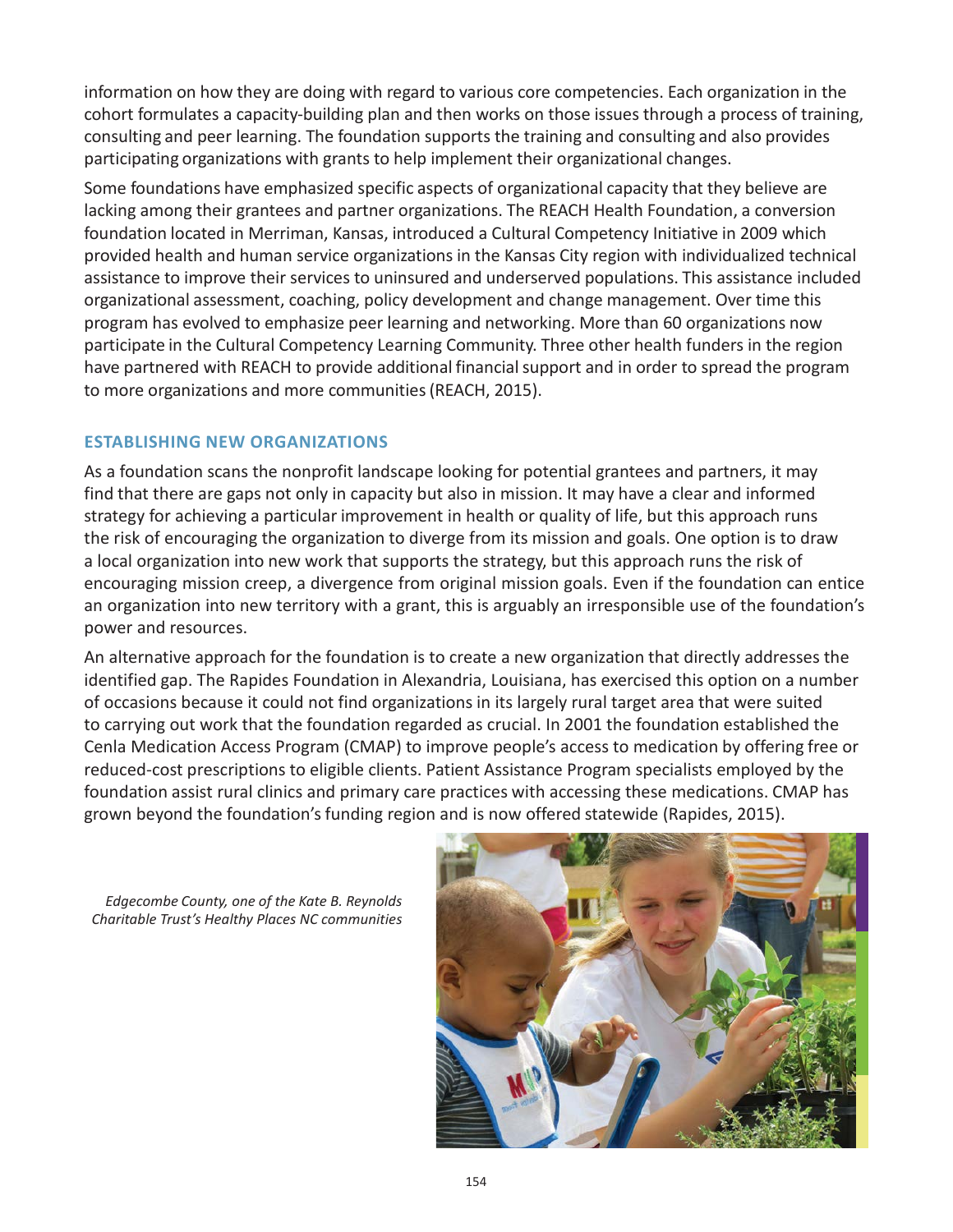#### **LEADERSHIP DEVELOPMENT**

Foundations establish programs to build capacity not only at the organizational level, but also the individual level. The vast majority of these individually oriented programs emphasize leadership skills of one sort or another. The Robert Wood Johnson Foundation and the W.K. Kellogg Foundation each have a long history of leadership development programming to support leaders in fields such as health policy, public health, nursing, academic medicine, health equity and social change. These programs recruit participants nationally or regionally, typically through a competitive process. Some programs are geared towards leaders with established track records and positions of influence, while others are oriented toward emerging leaders or early career professionals who show particular promise. In most cases, the program brings together a cohort of participantsin one or more leadership-development training sessions, typically delivered by a highly regarded training group such as the Center for Creative Leadership (CCL) or the Kennedy School of Government at Harvard. Many of these programs also support a process of peer mentoring and learning and some provide each participant with a coach.

While these programs generally provide participants with rich experiences (even life-changing ones), they have been criticized for their focus on individualized development and remote training. Participants come together for intense sessions that leave them with a variety of new skills and tools, but then return to an environment where those skills, tools and new way of looking at the world are foreign and possibly threatening. This makes it difficult for the newly trained leader to apply the competencies that he or she has built. The Kate B. Reynolds Charitable Trust in Winston-Salem, North Carolina, addressed this issue by organizing leadership development sessions within the counties where it seeks to build capacity through its Healthy Places NC (HPNC) initiative. The Trust contracted with the Center for Creative Leadership, which is headquartered in nearby Greensboro, to design and deliver a leadership program appropriate to organizational leaders in rural communities who can play a role in improving population health. It brings together participants with a shared interest (e.g., behavioral health, childhood obesity) in an intensive experiential program to develop "boundary-spanning leadership," which CCL defines as "the capability to establish direction, alignment, and commitment across boundaries in service of a higher vision or goal" (Yip, Ernst & Campbell, 2016). CCL also provides individual coaching and consulting support to help the cohort develop a collective project or strategy

Foundations around the country have established such regionally or locally oriented leadership development programs. Many focus on civic leadership rather than organizational leadership. For example, the Blandin Foundation in northern Minnesota has trained more 7,000 residents from 600 rural communitiesin creating shared meaning, building social networks, and mobilizing people, resources and power (Blandin, 2015). Other rural funders, such as the Ford Family Foundation in Roseburg, Oregon have developed similar programs, taking advantage of what their peers have learned over the years.

Conversion foundations in particular have come to recognize that leadership development is one of the critical strategies for improving the health of communities. The Kansas Health Foundation is arguably the greatest proponent of this pathway to health. It established the Kansas Community Leadership Institute in 1992, attracting a range of leaders, including hospital administrators, public health officials, nonprofit leaders and county extension agents. That program proved insufficient to meet the demand for leadership development across the state, so in 2005, the foundation invested \$30 million to establish the Kansas Leadership Center. The Center has developed its own model of civic leadership (built on the concept of "adaptive leadership"), and a multi-layered curriculum to train leaders from multiple sectors and with different levels of experience as leaders (Chrislip & O'Malley, 2013).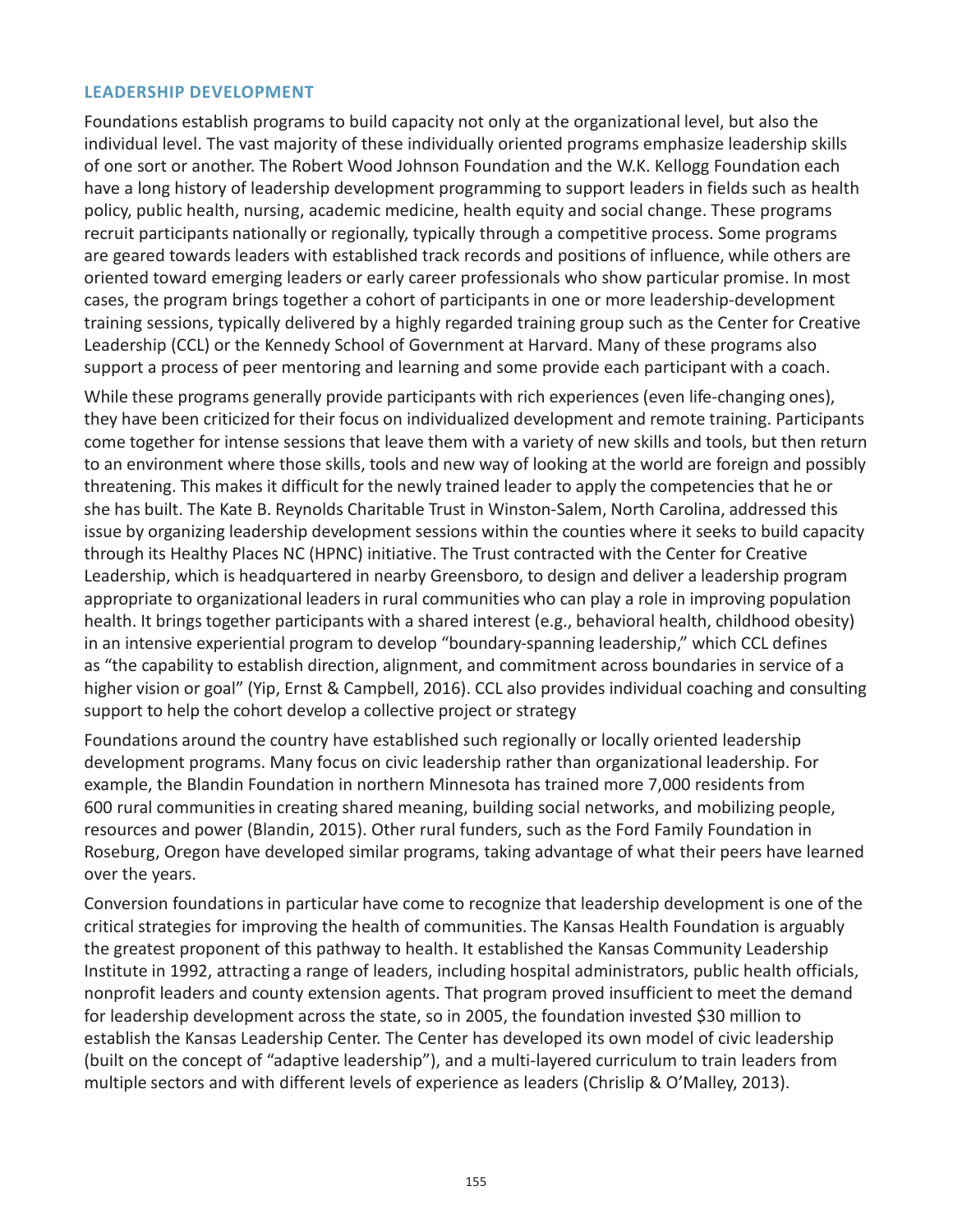#### **ACTIVATING PEOPLE**

Community change occurs through the actions of many people who display varying levels of leadership. Some will feel comfortable participating in leadership development training, but others view themselves as just doing the necessary work. In at least a few communities, foundations have played a key role in activating residents and mobilizing neighborhoods to take action to improve their health and well-being.

One example is the Greater Rochester Health Foundation in upstate New York which uses a community organizing strategy to improve the physical, social and economic environments of neighborhoods (Zappia, Puntenney & Snyder, 2013). This grassroots orientation grew out of the foundation's experience in working with local residents to carry out a program to remove lead-based paint from homes throughout the city. With its Neighborhood Health Status Improvement initiative, the foundation funded a community organizer position in 10 neighborhoods and rural communities throughout the region. The organizers are trained in the Asset-Based Community Development (ABCD) paradigm of Kretzman and McKnight (1993), reviewed in Chapter 6 of this volume, which focuses on resident-led efforts to improve the quality of life by drawing on the community's own assets.

The ABCD approach has attracted the attention of a number of foundations across the country, especially community foundations. Beginning in the 1980s, community foundations in Denver, Colorado and in Winston-Salem and Greensboro, North Carolina began training residents and nonprofit leaders on the ABCD model and funding the asset-mapping work that is central to it.

#### **FACILITATING PLANNING AND PROBLEM SOLVING**

Foundations promote improvements in health beyond individual and neighborhood levels. Health conversion foundations especially have developed initiativesthat bring local stakeholders together to identify critical health issues that need resolving on a community-wide level. These initiatives require multiple organizationsto sign on for a long-term process of collaboration, planning, and carrying out coordinated work. During the planning phase, the group typically assesses the community's health issues, prioritizes a limited number of focus areas, identifies underlying factors that offer opportunities for improving health, and selects a set of programmatic and policy strategies that operate on those leverage points. At the end of the planning process, the group generates a plan that lays out what each of the participating organizations will do to advance the overall strategy. This typically is submitted to the funder with a proposal for grant funding to support specific elements of the plan. The funder then reviews the products of the planning process and decides which programs, activities and organizations to support through an "implementation grant." These grants typically cover expenses over at least two years, and sometimes up to five.

These planning-based health initiatives began to take root in the early 1990s with The California Wellness Foundation's Health Improvement Initiative (Cheadle, Beery, Greenwald, Nelson, Pearson & Senter, 2003); The Colorado Trust's Colorado Healthy Communities Initiative (Conner & Easterling, 2009); Sierra Health Foundation's Community Partnerships for Healthy Children Initiative (Meehan, Hebbeler, Cherner & Peterson, 2009); Robert Wood Johnson Foundation's Urban Health Initiative (Silver & Weitzman, 2009); and the Community Care Network demonstration program developed by the Health Research and Education Trust in partnership with the American Hospital Association, VHA Inc., and the Catholic Hospital Association (Hasnain-Wynia, 2003). More recently, foundations such as the Kansas Health Foundation, the Health Foundation of South Florida, the New York State Health Foundation and The Duke Endowment have launched additional initiatives that call for a variety of local organizations to come together to create a shared strategy for improving the health of their community. This recent spate of activity has been driven at least in part by the introduction of "collective impact" as a strategy for achieving large-scale change (Kania & Kramer, 2011).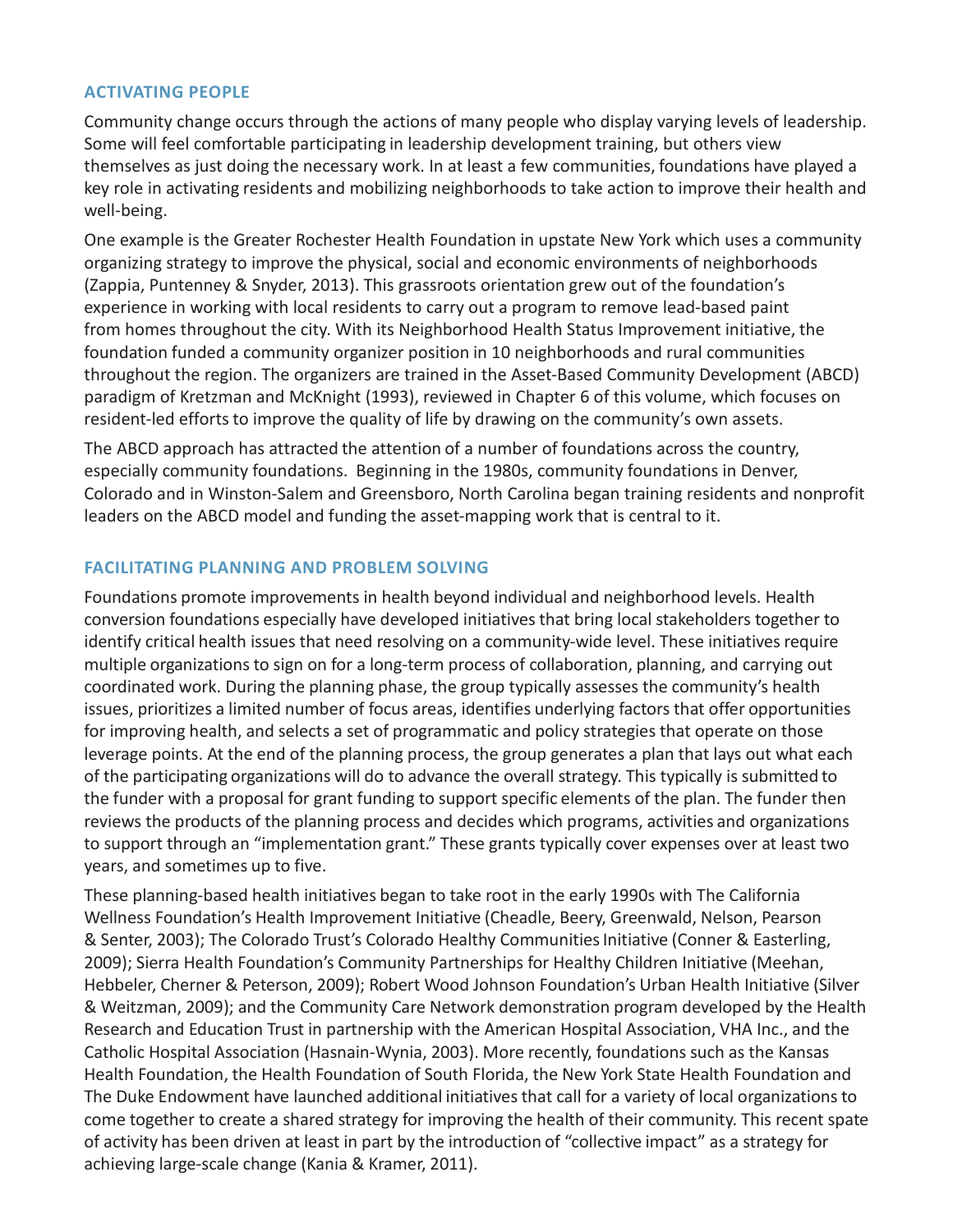#### **INTRODUCING INNOVATIONS**

Foundation-sponsored community health initiatives often fall into the category of disruptive innovations. By bringing a more comprehensive, intentional and data-driven approach to strategy design, they disrupt the community's prevailing way of advancing health. And they are innovative in the sense that local actors engage in a form of thinking, problem-solving and planning that departs from normal practice. Though the planning model might not be innovative in an absolute sense, it is novel to the particular community where it is introduced.

Foundations are well-positioned to identify innovations and introduce them into community decision making, problem-solving and strategizing. Their staff often have at least some content expertise in health care, public health and social change, and more specifically, are usually familiar with current research literature on evidence-based and emerging practices. More than most nonprofits, foundations are able to set aside dollars for staff development and attending national meetings. The philanthropic sector is rich with affinity groups that organize annual conferences, facilitate peer learning and disseminate research findings (e.g., Grantmakers in Health, Grantmakers for Effective Organizations, Council of Foundations, Neighborhood Funders Group). This provides foundation staff with multitudes of ideas to enhance the work of grantee organizations and communities, including practices that highlight the benefits and evidence associated with innovation and incentivizes grantees to adopt it.

Innovations that foundations have brought to local organizations, institutions and collaborative bodies include: evidence-based programs to improve child development, practice guidelines for clinicians, tools for assessing clients' needs and goals, quality improvement processes, model legislation to reduce tobacco use and financing reform that encourages cross-agency collaboration.

*New frameworksfor thinking and problem-solving* are a powerful but often overlooked form of innovation. Achieving meaningful progress on entrenched problems invariably requires more than finding and implementing an effective program or two. The critical work happens upstream when actors are analyzing the situation and formulating strategy. Whether those actors find breakthrough strategies depends more on their mindset than the specific programs they come up with. A systems-level framework can provide them with a wide-angle lens that illuminates the local landscape and shows how people, organizations and issues inter-connect with one another (Easterling, Arnold, Smart & Jones, 2013).

One of the most innovative and powerful of these conceptual frameworks comes from County Health Rankings & Roadmaps (CHR&R), a program of the University of Wisconsin Population Health Institute in collaboration with the Robert Wood Johnson Foundation. Building on the pioneering work of Michael McGinnis and William Foege (1993), the CHR&R framework recognizes that the health of a population is determined in large part by factors that fall outside the realm of clinical care, including health behaviors, the physical environment, and social and economic factors. Each year, the CHR&R program uses an algorithm that reflects what they view to be the actual determinants of health to compute a Health Outcomes score and a Health Factors score for every U.S. county. Counties are then ranked from most to least healthy within each state. These CHR&R data generate a great deal of local and national media attention, and also serve as the basis for health planning in communitiesthroughout the country. According to the CHR&R website, "the Roadmaps are helping communities bring people together from all walks of life to look at the many factors that influence health, focus on strategies that we know work, learn from each other, and make changes that will have a lasting impact on health" (UWPHI, 2015). While the groups typically begin with an emphasis on their county's ranking, the exploration process is guided by the expanded conceptualization of health articulated in the CHR&R framework.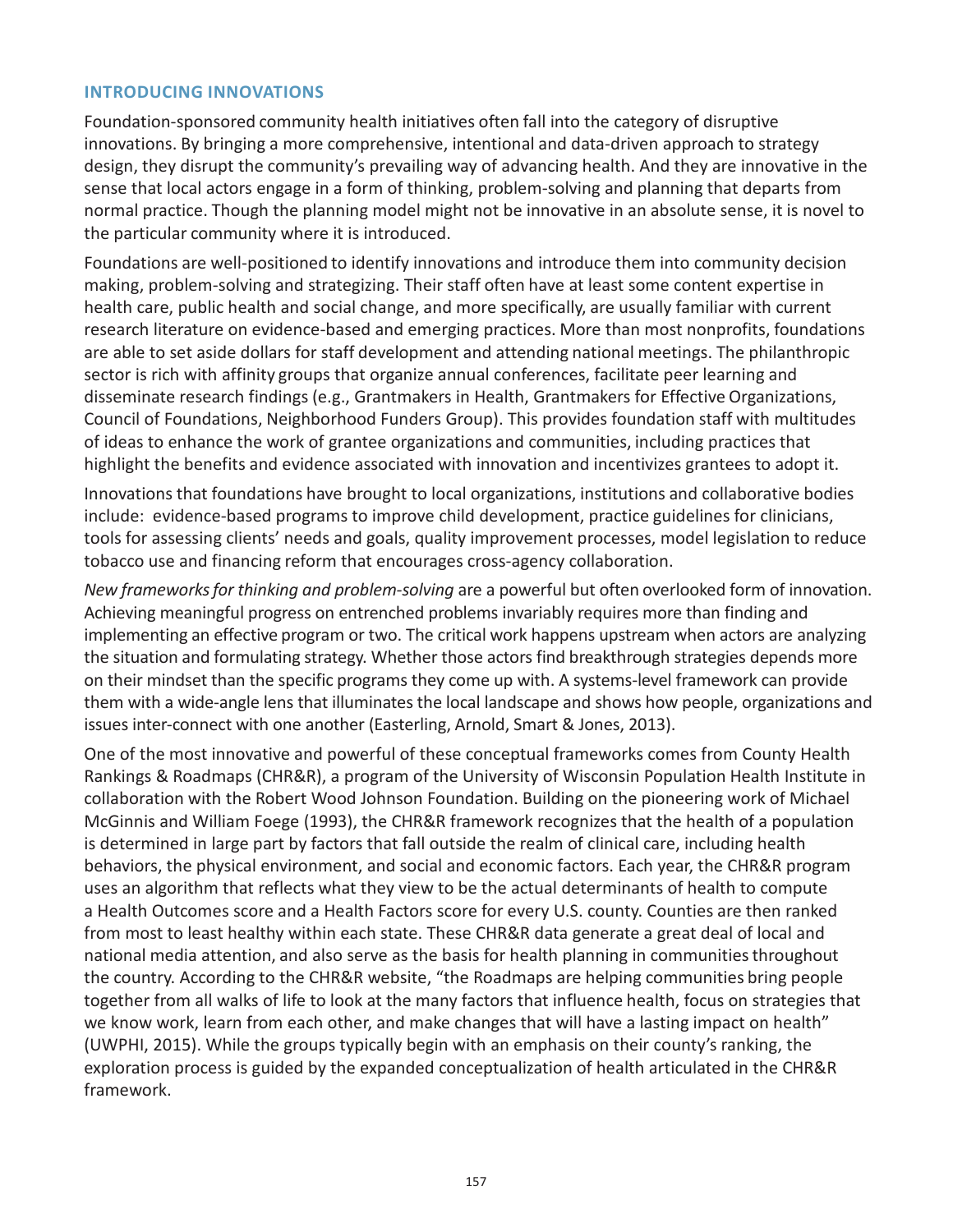The Kate B. Reynolds Charitable Trust has incorporated CHR&R into its Healthy Places NC (HPNC) initiative. Shortly after the launch of HPNC in each county, a representative from the CHR&R project comes to present the conceptual model, along with detailed health data for that specific county (typically in three separate forums targeted to different audiences). The CHR&R data and conceptual framework spur new thinking, conversation, innovation and cross-sector networking, and this materially changes how local actors are tackling the health issues facing their communities. In particular, it fosters more comprehensive, systems-level strategizing. The Clinton Foundation has adopted a similar approach, incorporating the CHR&R framework into its Clinton Health Matters Initiative, which supports community-based assessment and planning across the U.S.

### **RAISING PUBLIC AWARENESS OF KEY ISSUES**

The CHR&R example illustrates another strategy available to foundations: raising public awareness and consciousness on critical issues. Foundations across the country (especially national and state health foundations) have built sophisticated communications departments that devise and deliver campaigns aimed to reach specific target audiences with key messages about particular health issues. These campaigns have helped to elevate onto the public agenda issues such as homelessness, childhood obesity, suicide, opioid abuse, teen pregnancy and bullying. Such awareness-raising has paid off with wide-ranging investments and programming on the part of government agencies, nonprofits, businesses and coalitions.

Foundations have been particularly active in raising public awareness about access to health care. For more than two decades, the Commonwealth Fund and the Kaiser Family Foundation, working with nonprofits such as Families USA, have visibly publicized the proportion of Americans without health insurance. A number of state-level health foundations have stepped into this arena too and commissioned studies that provide a more fine-grained picture of who does and doesn't have insurance coverage within their own state. For example, The Colorado Trust in 2008 funded the Colorado Department of Health Care Policy and Financing to develop and implement the Colorado Household Survey (COHS), which asks multiple questions about insurance status (Colorado Trust, 2009). This survey was able to demonstrate how insurance status varied by region and demographic group—in a much more precise manner than had been previously known. Moreover, these data helped set the stage for a more informed and objective debate around the value of proposals such as the Affordable Care Act.

### **ADVOCATING FOR POLICY CHANGE**

As foundations get into the business of raising issues on the public agenda, they naturally (and sometimes intentionally) find themselves in the midst of policy advocacy. Depending on their tax status (either private foundation, public charity or 501(c)(4) organization) and the risk tolerance of their boards, foundations can be either upfront or behind-the-scenes when advocating for a particular policy.

Some health foundations have been particularly active in advocating for their state legislatures and governors to expand Medicaid as permitted under the Affordable Care Act. For example, the Colorado Trust joined with the Colorado Health Foundation to support advocacy and organizing efforts throughout the state. This included messaging and analysis provided to lawmakers, as well as a more broad-based campaign to build "public will" for Medicaid Expansion. The foundations provided funding and technical assistance to advocacy organizations around the state to build their capacity. Elsewhere, foundations have sponsored studies that provide evidence of the various benefits that will accrue to states if they expand Medicaid (e.g., increased proportion of residents have access to health care, more federal dollars coming into the state, more jobs for health professionals, better balance sheet for rural hospitals).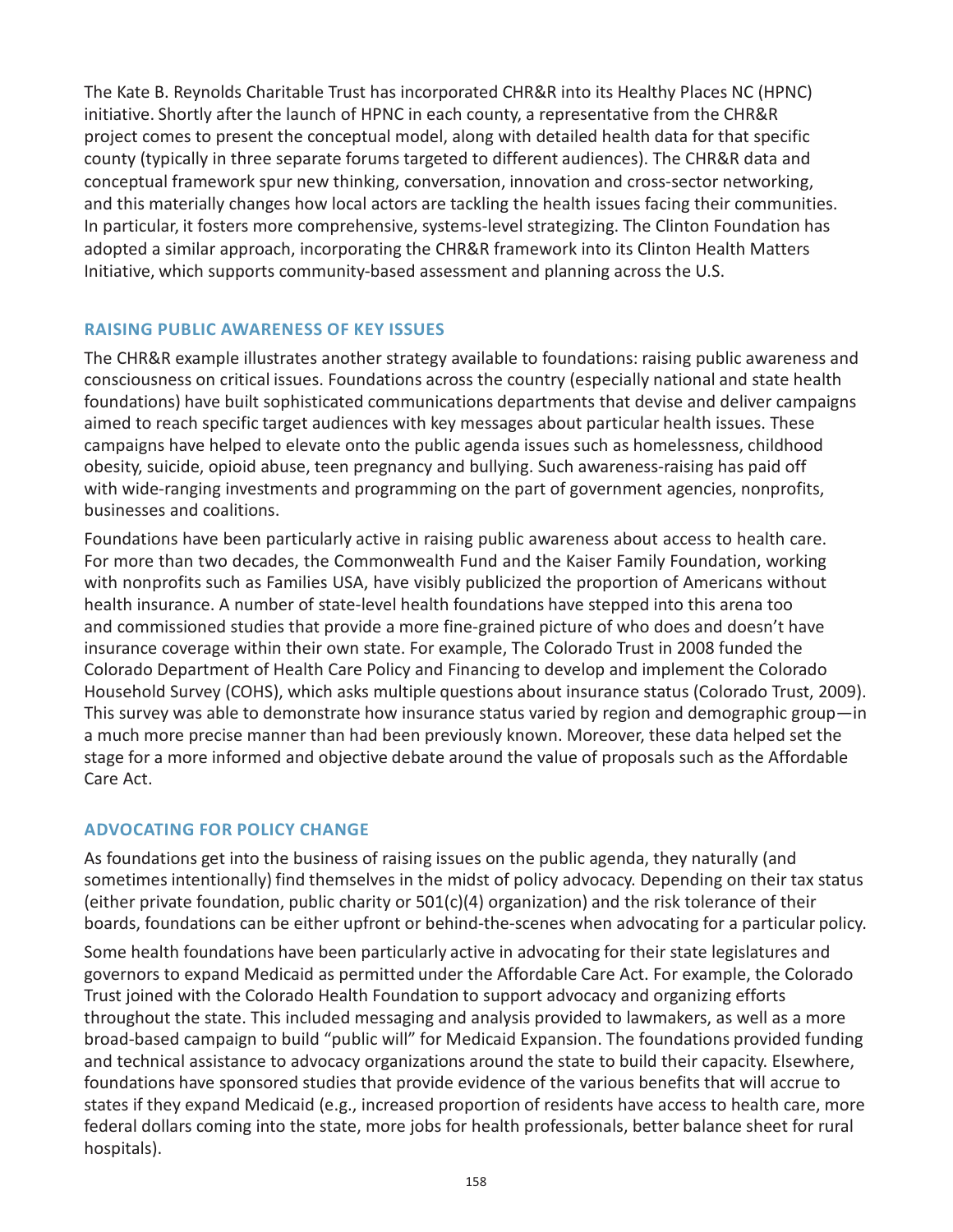

*Using the Community Health Rankings & Roadmaps model to support community health planning*

Foundations have also taken the lead in advocating for policy change that goes well beyond Medicaid and the Affordable Care Act. One example is The Con Alma Health Foundation, a statewide health conversion foundation based in Santa Fe, New Mexico, which has publicized the detrimental public and environmental effects of a proposal to downgrade New Mexico's water quality standards. The change would potentially affect wildlife, ranchers, and a number of indigenous communitiesthat depend on the Pecos and Rio Grande Rivers for drinking water. In addition to its own role in raising public awareness, the foundation funds Amigos Bravos, a conservation organization guided by social justice principles, to organize political participation within the affected communities(Con Alma, 2015). As a public charity, Con Alma cannot lobby for or against particular pieces of legislation (or fund other organizations to do so on its behalf), but it can carry out and support a broad range of advocacy initiatives that raise public awareness around the underlying issues.

#### **LEADING STRUCTURAL CHANGE**

The strategies described so far correspond to various leverage points for improving community health and quality of life—strengthening the capacity of people and organizations, expanding and improving the mix of programs and services that are available to local residents, promoting more deliberate and informed planning, bringing more residents into the life of the community, and changing policy so that it better supports the health of local residents. A handful of foundations have gone even further and taken the lead in changing the fundamental character of the communitiesthey serve.

Leading such community change is illustrated by the Incourage Community Foundation in Wisconsin Rapids, Wisconsin (Easterling & Millesen, 2015). The economy of the region, devastated by a downturn in the papermaking industry and a crash in the price of cranberries in the early 2000s, hemorrhaged not only jobs but also the business executives who had served as civic leaders. The community foundation, working together with the local economic development agency, promoted the idea that the region would not recover by trying to recruit new firms, but instead needed to encourage entrepreneurship and collaborative problem-solving among local residents. More radically, they argued that this recovery would require a shift in the local culture. The traditional economy and political structure had fostered a paternalistic culture that had created a sense of dependency among residents. It designed a new leadership development program—Advanced Leadership Institute—that challenged established leaders to think more inclusively and emerging leaders to step forward with their own ideas and initiative. This was one aspect of a 4-year Community Progress Initiative, which also included community planning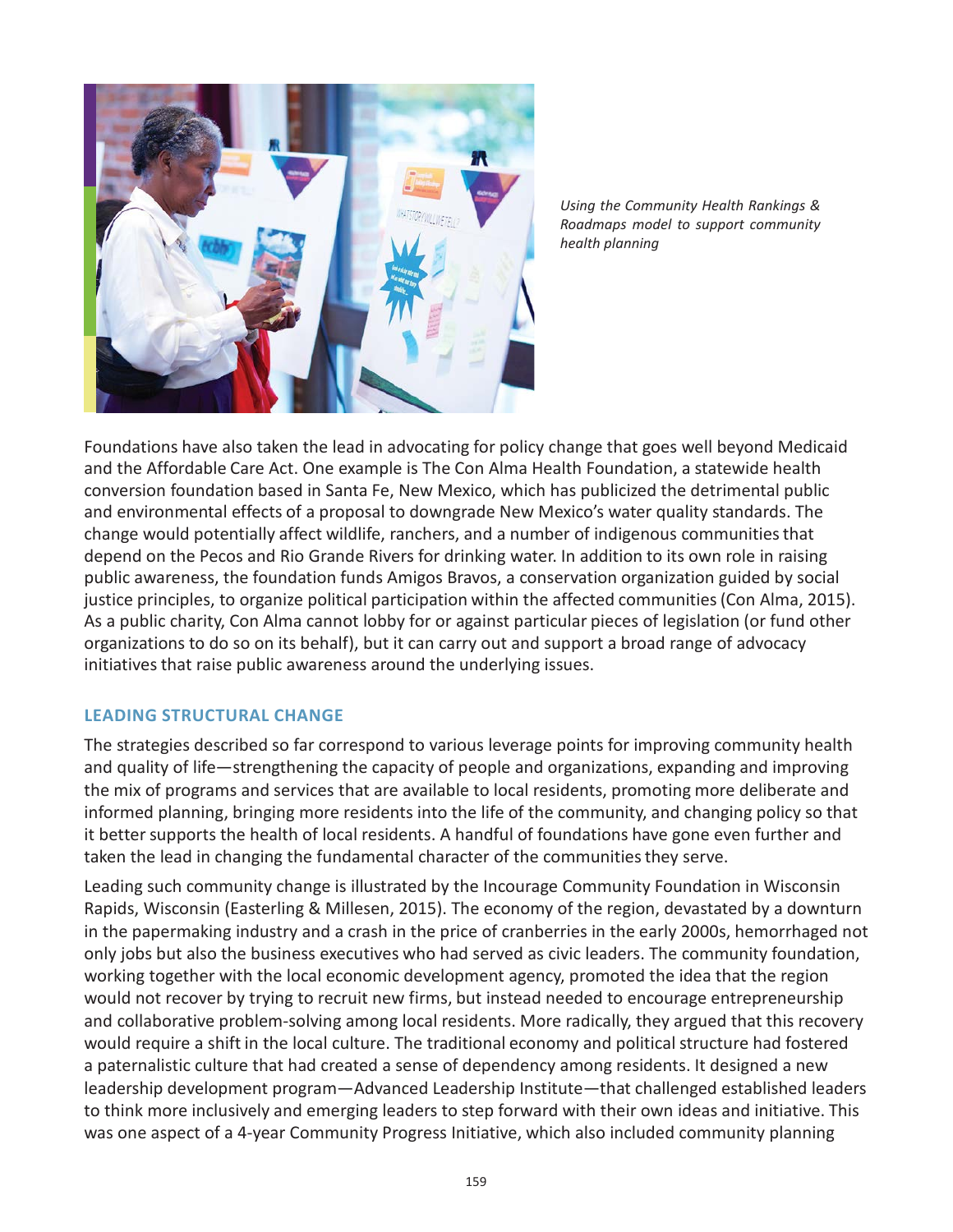processes, the creation of local charitable funds, training programs for fledgling entrepreneurs, venture capital funds, mentoring for business owners, the creation of industry clusters, and study tours to other communities suffering economic upheaval. This work has since led to the emergence of new leaders, increased collaboration across institutions, reduced divisiveness, and nationally recognized initiatives to retool the local workforce and promote new industry. Changes occurred not only among individual participants, but also at a structural level, with the culture beginning to shift from one defined by dependency and paternalism to one where all residents feel personal responsibility and take initiative.

#### **RELEVANCE TO STAKEHOLDER HEALTH INITIATIVES**

These examples illustrate a variety of ways in which foundations can support a community-wide or society-wide effort to improve health. Many of these strategies can be directly applied to the work of Stakeholder Health. Some examples of how a foundation could add significant value to a local Stakeholder Health initiative include:

• Providing **targeted funding for key projects** or programs included within the health-improvement strategy. Foundation funding is particularly valuable when setting up a new program or service.

## **BEHIND THE SCENES CONVENING**

Comprehensive solutions require full and serious participation from all organizations that have influence over the issues at hand. In practice most community-based planning efforts will have at least a few holdouts and disengaged participants. Foundations can use their position as community leaders to draw these organizations into the process and to encourage them to participate more enthusiastically and collaboratively. This role is particularly valuable in communities that have competing healthcare systems.

The Mid-Iowa Health Foundation in Des Moines played this neutral convener/arm-twister role in a collaborative effort that brought together the local health department, an affordable housing organization, and all three of the community's hospitals to address the issue of asthma in lowincome children. Their effort began when the foundation staff attended a meeting organized by local school nurses to hear about the health issues facing Burmese refugees. According to the CEO, Suzanne Mineck,

*"We were discussing helping the Burmese refugee population identify a medical home and there was a Burmese mom that*  was sitting in on the conversation with the head of all of the school nurses. We were almost done with the meeting and then this lovely Burmese mom who spoke very little English turned to me and, she knew we were funding the project, and she said first how grateful she was for our support and how much she and the Burmese community appreciated it, but that I needed to know that her son would never be healthy. She could take her son to the doctor every day but if she brought him home to a home that has cockroaches and no heat he would never be healthy. That was profound moment for me. It's one thing to hear *yourself talk about social determinants. It's another to really feel them and what that means.*

That was well over 3 years ago. I started having conversations with the Polk County Housing Trust Fund and the public health department. 'What do we do here?' This led to developing a successful proposal to the 'BUILD Health Challenge' program. All three of our hospital institutions came together to participate in the initiative. Our health department, the housing world, our schools have come together and we're doing a project to reduce the cases of chronic pediatric asthma in a poor zip code area in our community. We are working with the hospitals and school nurses to identify kids with chronic pediatric asthma. We go *into their homes and do an environmental scan and also a social needs scan.*

The hospitals each put in dollars and in-kind support. More importantly, Build Health was interested in data, which required *that hospital leaders be at the table throughout the implementation of the program."*

When asked how she was able to get all three hospitals to join together on a common project, Suzanne replied that it was all about relationships. "The public health director had a good relationship with one CEO. I had good relationship with another CEO. And at some point it came down to positioning. We made an invitation to become part of something that was noticeable if they were not involved."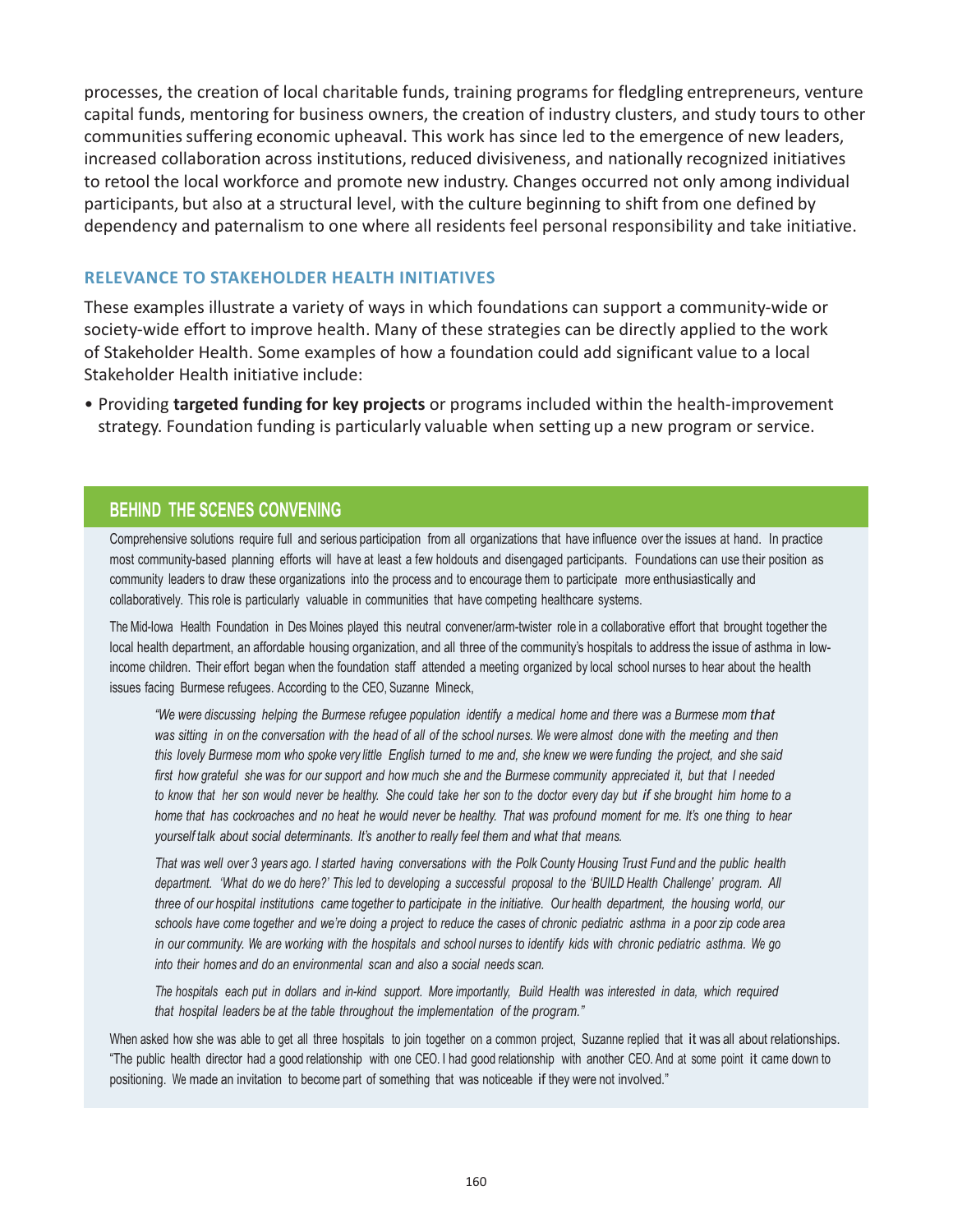- Supporting the **development of organizational capacity** among any or all of the organizations involved in carrying out the strategy. Capacity building is particularly important for organizations that have new programs to deliver or that need to expand their operations and staff to meet the new expectations assigned to them. This could come in the form of grants that fund new positions, technology, training and coaching. Alternatively the foundation might create a capacity-building program that serves the interests of multiple organizations from across the community.
- Supporting the **development of needed leadership skills** among actors who are key to implementing the strategy. As with organizational capacity, the foundation can either provide funding for leadership training to the organizations where these actors are based, or alternatively, sponsor a leadership program that trains an entire cohort of key actors.
- Sponsoring **community assessments and other research** that allows for a smarter strategy. These studies can take a number of forms, including a drill-down on how specific health issues manifest themselves in the community, a root cause analysis of thorny problems, a mapping of community assets, and an analysis of how various information systems and operational procedures need to adapt in order to support shifts in institutional strategy. Foundations can also pay the costs associated with co-learning, both within and between communities.
- Supporting **awareness raising, agenda setting and policy advocacy** that, taken together, creates an "enabling context" for the new way of thinking and working that Stakeholder Health seeks to cultivate. Such educational and advocacy work can be carried out either by the foundation directly or by nonprofits that the foundation supports. Alternatively the foundation can support a community organizing process that brings residents throughout the community into advocacy roles.

One of the most crucial functions that foundations can play in a Stakeholder Health initiative is to **facilitate the overall process of collaborative problem-solving and collective action**. Stakeholder Health explicitly acknowledges that hospitals and healthcare organizations do not have influence over most of the factors that influence the health of the community—or even the health of their patients. We need to engage in "transformative partnerships" with a broad range of organizations working in the areas of housing, education, transportation and economic development.

Foundations are, in fact, well positioned to convene cross-sectoral partnerships, especially where there are turf issues, competing interests, power differentials and/or oversized egos. These situations call for institutional leaders who are well known and widely respected throughout the community, who are focused on the community's overall well-being rather than their own parochial interests, and who are willing and able to create an open and inclusive problem-solving space. In most cities of any size, there is at least one foundation that has the standing and credibility to play this role. And, because foundations are connected to a multitude of local organizations, while also being politically and financially independent,they have a number of advantages over hospitals, health departments and other institutionsthat typically take the lead over community planning efforts.

Foundations can continue to play an active leadership role once the key players have come together to look at what they might do to improve community health. This can include facilitating meetings and keeping the process moving toward informed and strategic solutions. Foundations often talk about their role as a "neutral convener," signifying that they are able to stay above the fray and focus on larger goals and the community's overall interests. While one might argue about whether they are really "neutral," it is fair to say that foundations are uniquely situated to serve as guardians of planning processes, ensuring that all partners are heard and that the group doesn't head toward a solution that disregards legitimate interests and perspectives.

In addition to their out-in-front role facilitating and maintaining the integrity of a process, foundations can also operate behind the scenes to bring key players to the table and keep them there when the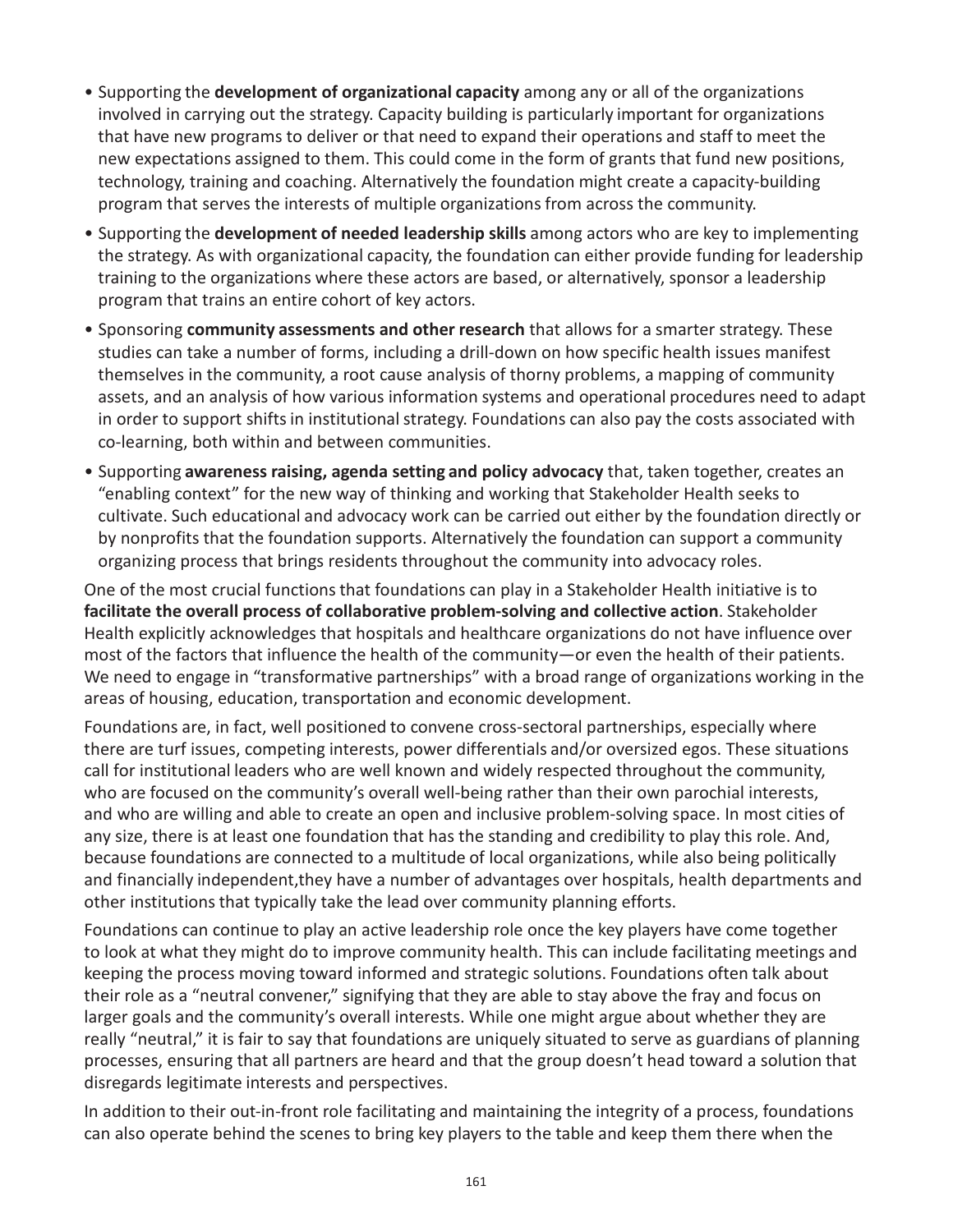

*Kate B. Reynolds Charitable Trust Healthy Places*

process gets dicey. In this sense, foundations sometimes serve as chaplains, allowing partners to vent their frustrations while bringing them back toward their mission and the opportunities at hand.

#### **OCCASIONAL TENSIONS BETWEEN HOSPITALS AND LOCAL HEALTH FOUNDATIONS**

The previous section demonstrated that foundations can contribute to Stakeholder Health efforts, not only with financial resources, but also a broad array of "beyond-grantmaking"strategies. Many communities will have at least one foundation with considerable experience in the business of facilitating collective problem-solving, building organizational capacity, developing community leaders, and cultivating systems change.

If foundations have such a vital role to play in Stakeholder Health, then the logical question is why hospitals have so far neglected to fully engage them? One answer is that hospital executives don't fully recognize what foundations are capable of doing. Foundations are often viewed as organizations that have money to contribute to charitable projects and not much more. This may be true for the hospital's own internal foundation (which typically disburses funds according to the hospital's strategic plan), but other foundations in the community may well operate quite differently. Many of them, as we have noted, are highly strategic entities with ambitious goals and a broad ability to catalyze change.

There is a second important reason that hospitals often might not reach out to include foundations as co-designers or co-leaders of an initiative: hospitals tend to operate autonomously. Because of their extensive financial resources and their status as an economic engine for the community, hospitals have grown accustomed to deciding for themselves what they want to accomplish and how they will go about getting there. Partnering with a foundation on a large-scale initiative requires reaching out in unfamiliar ways and letting go of some of the control they are accustomed to exercising.

What would happen if hospitals were able to acknowledge the value that foundations can bring to their Stakeholder Health work? Would foundations take them up on the invitation? This certainly occurs in some communities. For example, Interact for Health, a health conversion foundation in Cincinnati, developed a partnership with Cincinnati Children's Hospital to increase the number of school-based health centers operating within public schools in the region. The foundation has long been active in establishing and funding school-based health centers. The children's hospital has a special interest in preventing and managing childhood asthma, and saw the value of school-based health centers as a means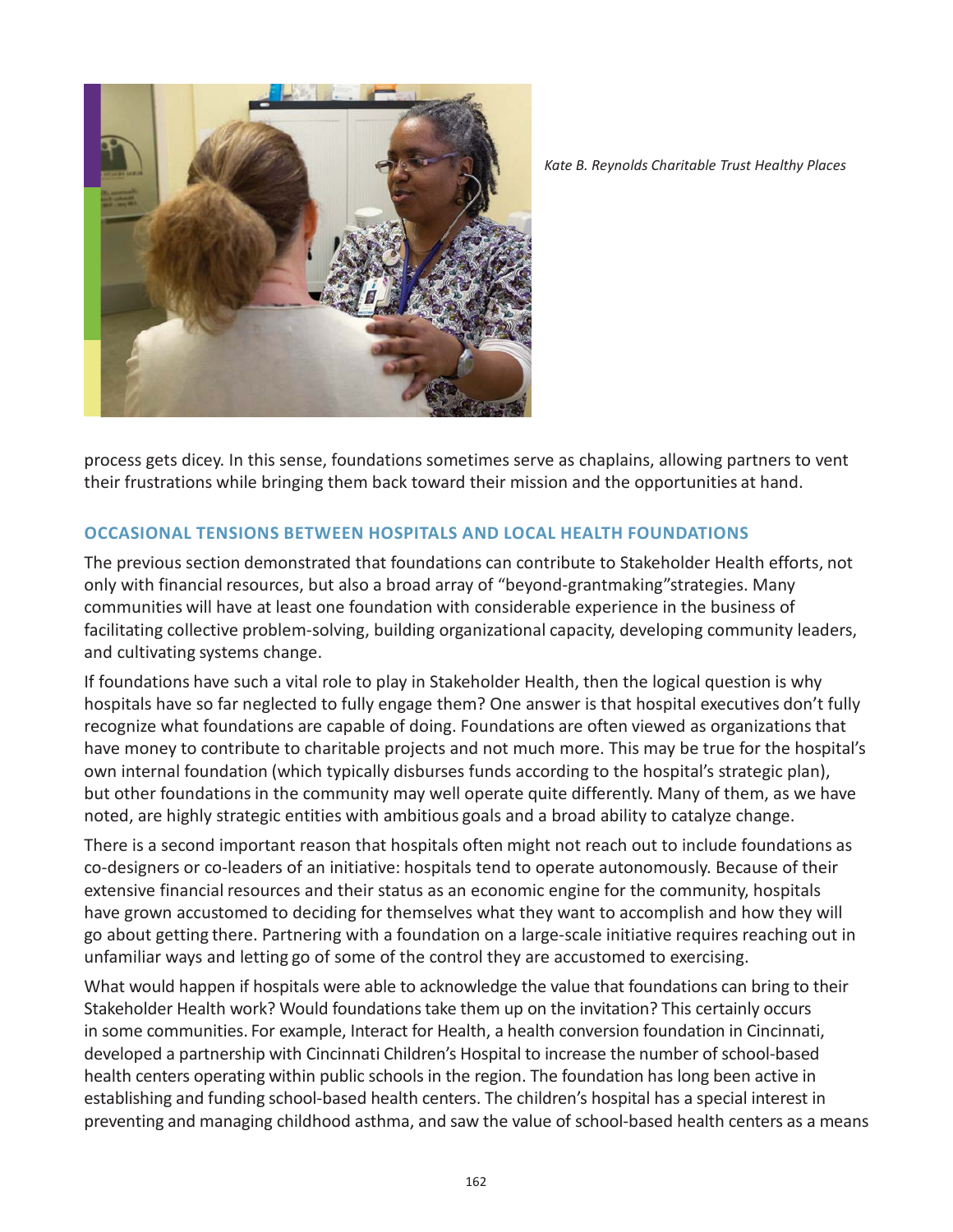to advancing this interest. As a result of their collaborative efforts, the hospital took over the management of a center in a school that serves low-income students. The foundation provides funding to support the center (Interact, 2015).

While examples like this demonstrate the benefits of foundations and hospitals working together around a common agenda, we have also witnessed skepticism, suspicion and chagrin on the part of foundations when it comes to the idea of partnering with hospitals. Especially among health foundations that make grants in one particular community, the staff and board sometimes believe that hospitals too often ask for outsized grants for projects that are entirely within the hospitals' own self-interest.

Consider a typical health conversion foundation that has a pool of \$10 million to grant each year to improve health in its service area (often a county or multi-county region). Is it surprising that the staff and board will hesitate to fund the local medical center's multi-million dollar request for capital expansion or an endowed chair? A million dollar grant proposal might look "normal" to a medical center (it submits hundreds of these per year to the National Institutes of Health), but it may stir resentment among the foundation's program officer who reviews a hundred proposals from local nonprofits in the \$30,000 to \$50,000 range.

Another factor that makes foundations disenchanted with hospitals and academic medical centers is the central role of development offices as intermediaries between hospitals and foundations. Many hospitals treat "foundation relations" as completely under the purview of the development office, which acts as the gatekeeper for any and all requests or inquiries that originate within the hospital. Development staff may or may not have a solid understanding of the projects that are being proposed for funding, especially research studies.

### **CREATING A NEW EQUILIBRIUM**

The tension between hospitals and foundations that occurs in many communities is unfortunate in many respects. Hospitals and foundations are, in fact, natural allies when it comes to any large-scale effort to improve community health. Equally important, there is reciprocal value when they work together: foundations can help hospitals achieve their goals, and hospitals can help foundations achieve theirs.

Hospitals can benefit in a number of ways from the expertise, experience and relationships that local foundations have built in carrying out their work. Especially with the emphasis on value-based care under World 2.0 (see chapter 10), hospitals need to expand and adapt their strategies for patient care and transitional care. They also need to establish networks of community-based supports to promote the health of patients before and after their hospital stays. The partnerships that foundations already have with service agencies, faith-based organizations, coalitions and grassroots groups are precisely what hospitals need as they create accountable care organizations and enter into contracts that require them to effectively manage population health. Hospitals can also benefit from foundations in terms of learning about the social determinants of health and how to influence those determinants, given that foundations operate within and across multiple systems, providing them with a rich understanding of how health is created and which roles that various local agencies play in that process.

Foundations likewise have much to gain from partnering more closely with hospitals. While foundations are in the enviable position of having large sums of discretionary funds to invest each year, they are inherently constrained in their ability to achieve their strategic goals. Their staff make grants, lead community-change efforts and connect people and organizations to capacity-building opportunities, but they do not directly carry out the on-the-ground work that brings services to residents or changes conditions within the home or the neighborhood. Foundations rely on their grantees and partner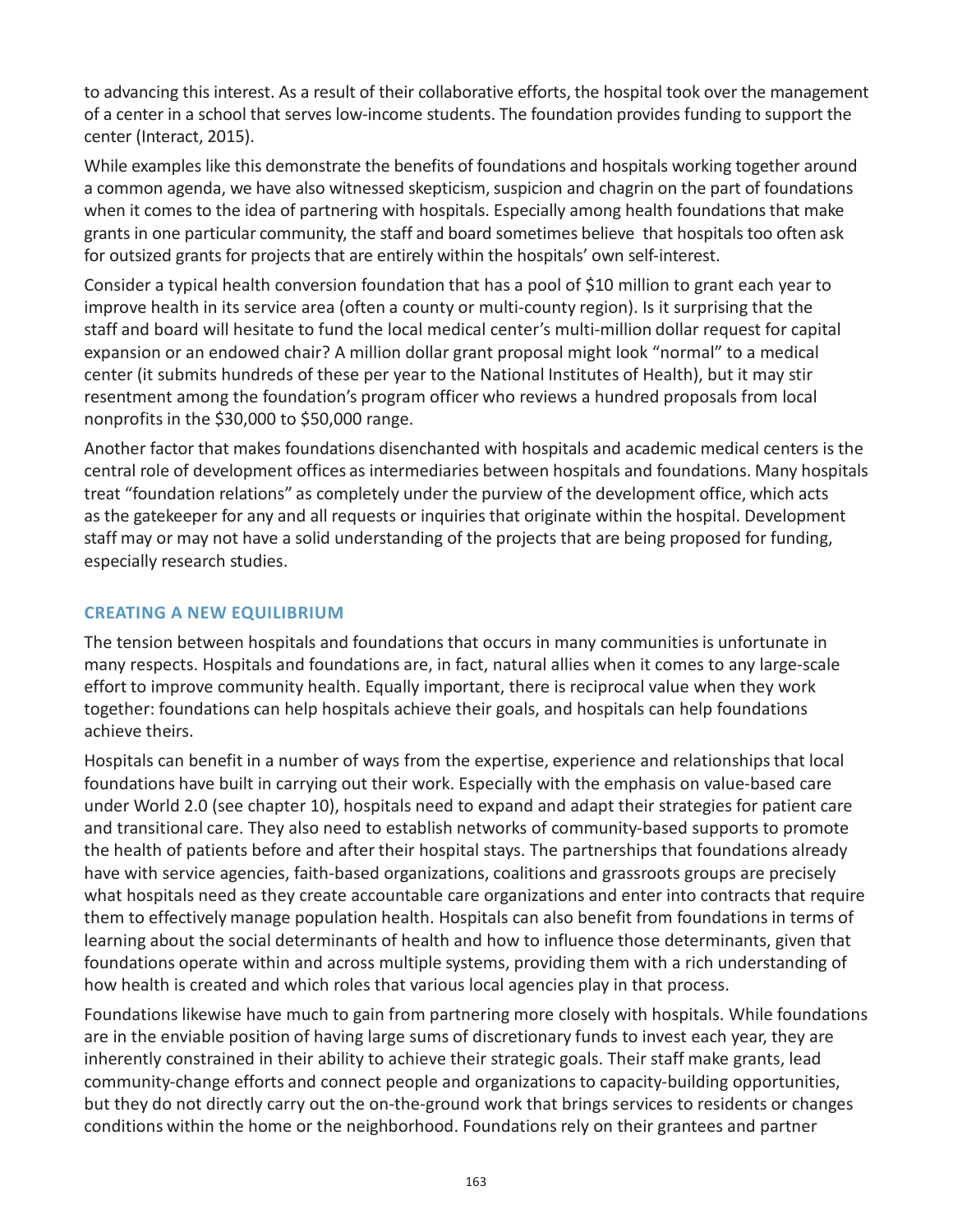organizations to act as agents in implementing their strategies and to sustain programs that the foundation has helped create. Because of their size, resources and reach, hospitals are thus potentially one of the most important organizations that foundations can work with to achieve their goals.

Given that hospitals and foundations have mutually reinforcing interests, how can we encourage productive partnering? We offer three modest proposals.

First, **we advise hospitals and foundations to take a second look at one another, and a deeper look at one another's assets and interests**. It is crucial for hospitals to recognize that foundations are more than funders. While their financial resources often attract the most attention, foundations can have an even greater impact on community health through their convening, advocacy, capacity building and influence. We recognize that foundations are in the business of making grants and that this is what makes them important and appealing to organizations throughout the community. Conversely, foundations would be well-served in recognizing the role that hospitals can play when they move beyond their own walls. Especially with the advent of accountable care organizations and other innovations in the insurance marketplace, we are beginning to observe hospitals and healthcare systems focusing on community health and social determinants of health in previously unimaginable ways. Foundations may discover that at least some hospitals are coming around to a perspective that aligns with their own.

Second, **we encourage the leaders of hospitals and foundations to reach out to one another on a periodic basis to explore their respective and shared interests**. Hospitals and foundations each have a tendency to act autonomously when developing large-scale initiatives. These two institutions can strengthen their strategies by listening to one another and incorporating each other's perspectives and expertise. The more that local organizations understand one another's interests, strategies and plans, the more that they can find shared opportunities, leverage one another's work and create synergy. This applies not only to hospitals and foundations, but to all organizations that are developing large-scale strategies to improve community health and well-being.

Third, **we recommend using the Stakeholder Health's perspective as a guide for developing shared strategy**. One reason that hospitals and foundations have historically taken different paths to improve community health is that they have been following different road maps. Hospitals are guided by the idea of delivering services to patients one at a time. This is the paradigm of clinical medicine and until recently it provided the framework for invoicing and receiving payment. Foundations in contrast have sought to maintain and improve health at a population level, which has led them to the paradigm of public health which emphasizes prevention, health education, policy approaches to behavior change, community-based organizations and social determinants of health.

Stakeholder Health brings the public health paradigm squarely into healthcare organizations, while still finding an important place for their medical care and the substantial financial, human and physical resources. Just as importantly, Stakeholder Health frames the business of health improvement as a partnership among multiple organizations that complement one another. It also serves as a blueprint for a theater where hospitals, foundations and many other organizations have their own distinct role to play. While some of these players may try to outmaneuver one another to be the lead actor, the real test of a well-functioning ensemble is its ability to draw out the best from one another.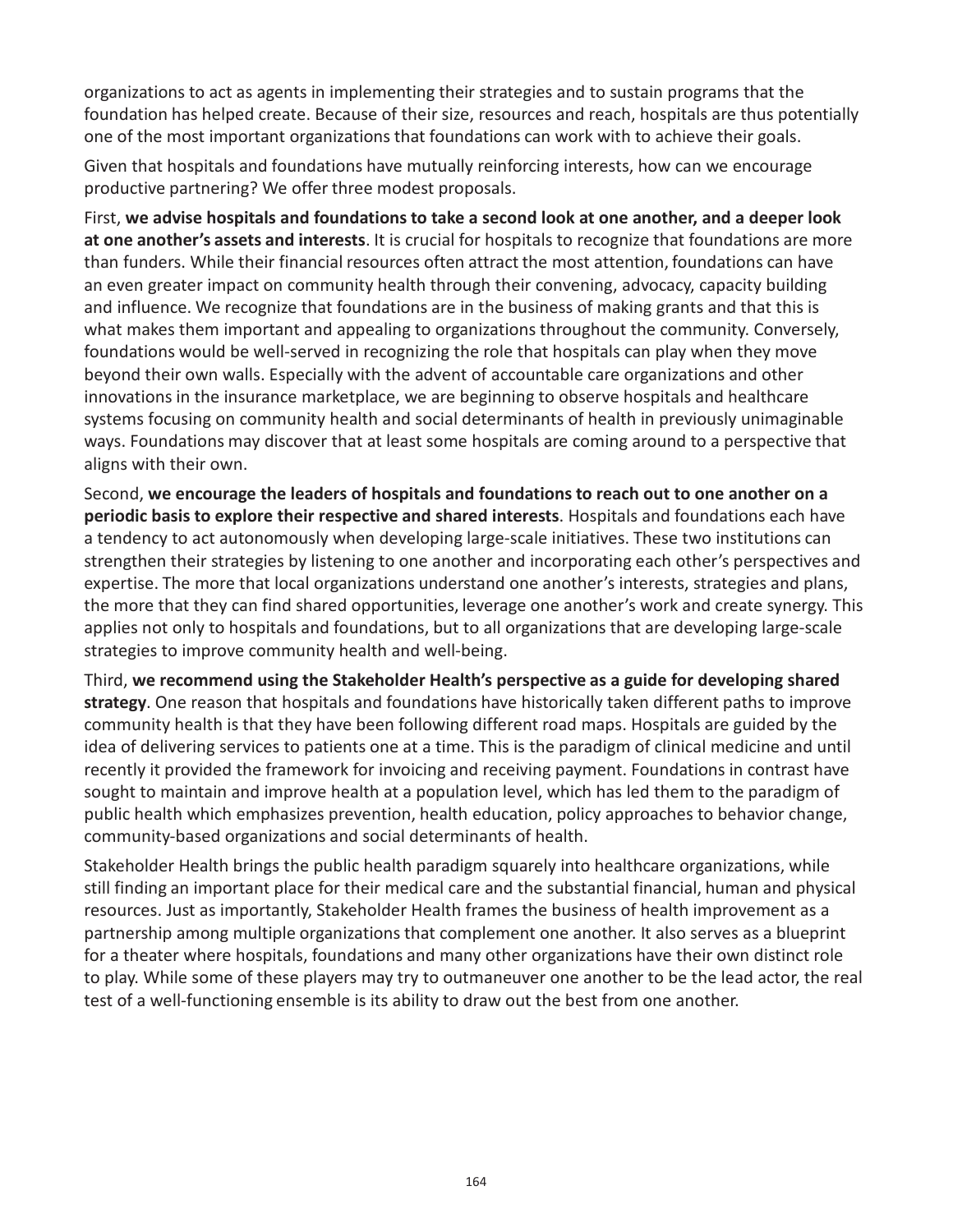#### **REFERENCES**

- Blandin Foundation. (2015). *Blandin Community Leadership Program*. Retrieved from <http://leadership.blandinfoundation.org/programs/bclp>
- Cheadle, A., Beery, W. L., Greenwald, H. P., Nelson, G. D., Pearson, D., & Senter, S. (2003). Evaluating the California Wellness Foundation's health improvement initiative: a logic model approach. *Health Promotion Practice*,*4* (2), 146-156.
- Chrislip, D.D. & O'Malley, E. (2013). *For the common good: Redefining civic leadership*. Wichita, KS: KLC Press.
- The Colorado Trust. (2009). *Colorado Household Survey Issue Brief*. Retrieved from [http://www.coloradotrust.org/sites/default/files/COHS\\_Overview\\_Final.pdf](http://www.coloradotrust.org/sites/default/files/COHS_Overview_Final.pdf)
- Con Alma Health Foundation (2014). Healthy People, Health Places Grantees: Amigos Bravos. Retrieved from <http://conalma.org/hphp-grantees/>
- Conner, R., & Easterling, D. (2009). The Colorado Trust's Healthy Communities Initiative: Results and lessons for comprehensive community initiatives. Foundation Review, 1(1), 24-42.
- Easterling, D., Arnold, E. M., Jones, J. A., & Smart, A. J. (2013). Achieving synergy with collaborative problem solving: The value of system analysis. *The Foundation Review*, 5(1), 105.
- Foundation Center. (2015). *Foundation Stats*. [Data file]. Retrieved from <http://foundationcenter.org/gainknowledge/research/nationaltrends.html>
- Easterling, D., & Millesen, J. L. (2015). Achieving Communitywide Impact by Changing the Local Culture: Opportunities and Considerations for Foundations. *The Foundation Review*, *7*(3), 5.
- Grantmakers for EffectiveOrganizations. (2015). *Strengthening Nonprofit Capacity.* Retrieved from <http://www.geofunders.org/resource-library/all/record/a066000000IbGXCAA3>
- Hacker, K., & Walker, D. K. (2013). Achieving population health in accountable care organizations. *American Journal of Public Health*, *103*(7), 1163-116.
- Hasnain-Wynia, R. (2003). Overview of the community care network demonstration program and its evaluation. *Medical Care Research and Review*, *60*(4 suppl), 5S-16S.
- Health Foundation for Western and Central New York (2015). *GetSET*. Retrieved from <http://www.hfwcny.org/Tools/Broadcaster/frontend/itemcontent.asp?reset=1&ItemID=395>
- Health Systems Learning Group (HSLG). (2013). *Health Systems Learning Group Monograph*. Retrieved from <http://stakeholderhealth.org/pdf/>
- Interact for Health. (2015). School-based health centers in Greater Cincinnati: Improving student health to promote community well-being. Cincinnati: Interact for Health. Retrieved from: htt[ps://w](http://www.interactforhealth.org/upl/SBHC_report_with_map_101615.pdf)w[w.interactforhealth.org/upl/SBHC\\_report\\_with\\_map\\_101615.pdf](http://www.interactforhealth.org/upl/SBHC_report_with_map_101615.pdf)
- Kania, J., & Kramer, M. (2011). Collective impact. *Stanford Social Innovation Review, 9(1),* 36-41.
- Kretzman, J. P., & McKnight, J. L. (1993). *Building communitiesfrom the inside out*. Evanston, IL: Northwestern University.
- MacFarquhar, L. (2016, January 4). What money can buy. *The New Yorker*. Retrieved from <http://www.newyorker.com/magazine/2016/01/04/what-money-can-buy-profiles-larissa-macfarquhar>
- McGinnis, J. M., & Foege, W. H. (1993). Actual causes of death in the United States. *JAMA*, 270(18), 2207-2212.
- Meehan, D., Hebbeler, K., Cherner, S., & Peterson, D. (2009). Community building for children's health: Lessons from Partnerships for Healthy Children. *Foundation Review, 1(1),* 43-54.
- Niggel, S. J., & Brandon, W. P. (2014). Health legacy foundations: a new census. *Health Affairs,* 33.1, 172-177. doi: 10.1377/hlthaff.2013.0868
- Rapides Foundation. (2015). *Cenla Medication Access Program*. Retrieved f[rom http://www.rapidesfoundation.org/Newsroom/News/](http://www.rapidesfoundation.org/Newsroom/News/) TabId/121/ArtMID/474/ArticleID/108/Cenla-Medication-Access-Program.aspx
- REACH Healthcare Foundation. (2015). *Cultural Competency Initiative*. Retrieved from https://reachhealth.org/goals/cultural-competency-initiative/
- University of Wisconsin Population Health Institute. (2015). [Model of population health]. County Health Rankings. Retrieved from http:// [www.countyhealthrankings.org/our-approach](http://www.countyhealthrankings.org/our-approach)
- Silver, D., & Weitzman, B. C. (2009). The pros and cons of comprehensive community initiatives at the city level: The case of the Urban Health Initiative. *Foundation Review, 1(1),* 85-95.
- Tipirneni, R., Vickery, K. D., & Ehlinger, E. P. (2015). Accountable communitiesfor health: moving from providing accountable care to creating health. *The Annals of Family Medicine*, *13*(4), 367-369.
- Yip, J., Ernst, C., & Campbell, M. (2016). *Boundary spanning leadership: Mission critical perspectivesfrom the executive suite.*  Greensboro NC: Center for Creative Leadership. Downloaded [at: http://insights.ccl.org/wp-content/uploads/2015/04/](http://insights.ccl.org/wp-content/uploads/2015/04/) BoundarySpanningLeadership.pdf
- Zappia, B., Puntenney, D. & Snyder, L. (2013). Neighborhood Health Status Initiative Information Sessions. [PowerPoint slides]. Retrieved f[rom http://www.thegrhf.org/funding/neighborhood-health/reports/](http://www.thegrhf.org/funding/neighborhood-health/reports/)